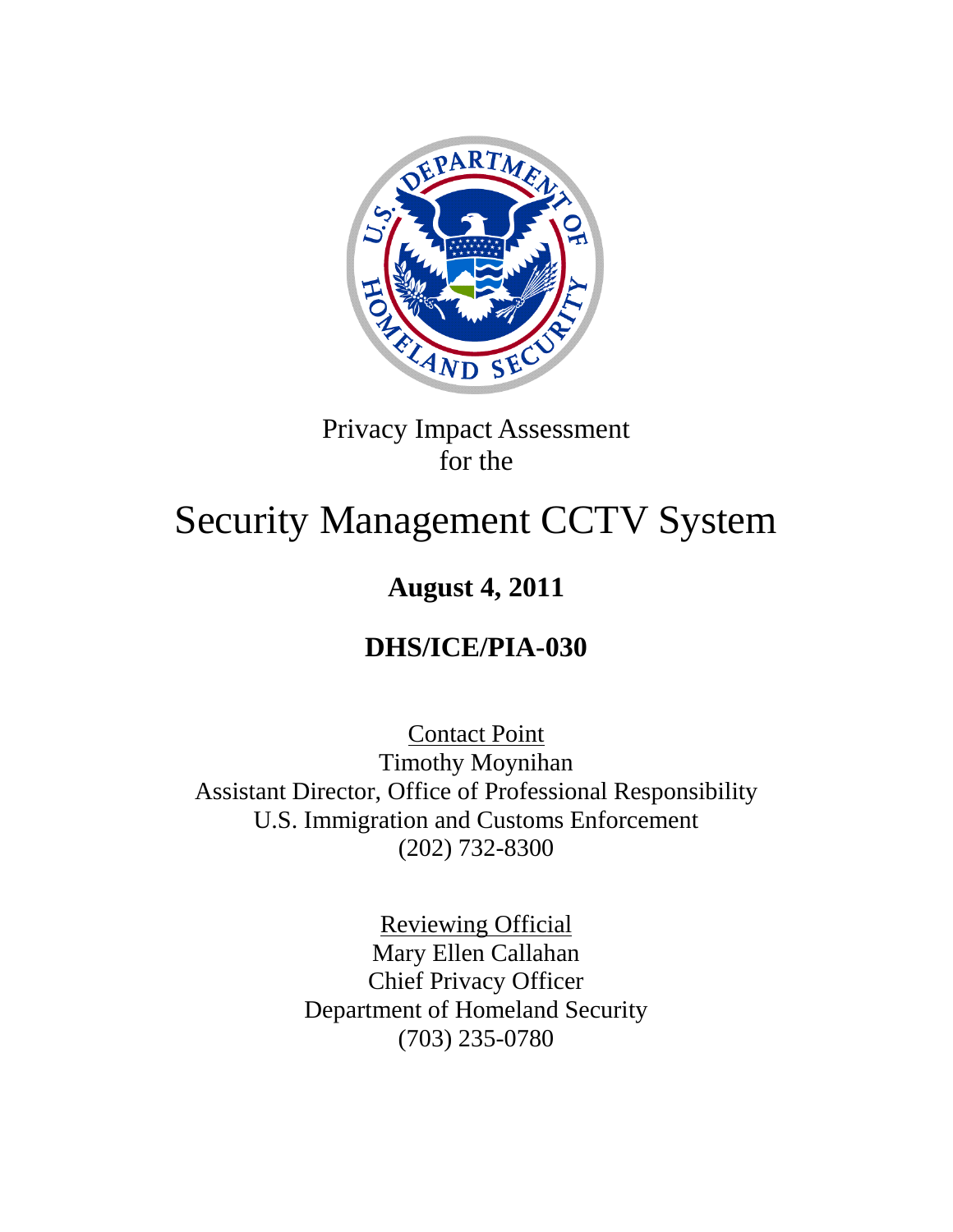#### **Abstract**

The Security Management Closed-Circuit Television System (SM-CCTV System) is owned and operated by U.S. Immigration and Customs Enforcement (ICE), a component agency within the Department of Homeland Security (DHS). The SM-CCTV System is a video-only recording system installed to monitor the interior and exterior of ICE facilities. ICE conducted this Privacy Impact Assessment (PIA) because the system has the ability to capture images of people, license plates, and any other visual information within range of its cameras.

#### **Overview**

The SM-CCTV System is a computer network consisting of closed-circuit video cameras, digital video recorders (DVRs), and monitoring capabilities that capture video-only feeds in and around ICE facilities. The purpose of the SM-CCTV System is to help ICE secure and regulate physical access to ICE facilities. The system also serves to enhance officer safety, prevent crimes, and assist in the investigation of criminal acts committed inside and on the perimeter of protected ICE facilities. Video surveillance also supports terrorism prevention and facility protection with its visible presence, and detects and deters unauthorized intrusion at ICE facilities. The SM-CCTV System is planned to be deployed in numerous ICE facilities nationwide.

ICE's Office of Professional Responsibility (OPR), Security Management Unit (SMU) operates the Security Management System (SMS), of which the SM-CCTV System is one component, in support of its mission to protect ICE facilities across the United States. SMS is designed to coordinate access control, intrusion detection, and video surveillance at ICE facilities. In addition to the SM-CCTV System, SMS includes two other components: one for visitor management and another for physical access control and physical intrusion detection. This PIA only addresses the video surveillance portion of SMS: the SM-CCTV System. The remaining components of SMS are covered by the DHS Physical Access Control System PIA.<sup>[1](#page-1-0)</sup>

ICE facilities are protected by Protective Security Officers (PSOs) provided by the Federal Protective Service (FPS). FPS is an operational component within DHS that provides law enforcement and security services to more than 8,800 Federal facilities nationwide. PSOs are contractors hired by FPS to provide law enforcement and security services.

#### *Background*

On April 19, 1995, the day after the bombing of the Alfred P. Murrah Federal Building in Oklahoma City, the President directed the Department of Justice to conduct a vulnerability assessment of federal buildings in the United States, particularly their vulnerability to acts of

<span id="page-1-0"></span> <sup>1</sup> U.S. Department of Homeland Security, *Privacy Impact Assessment for the Physical Access Control System* (Jun. 9, 2011), http://www.dhs.gov/xlibrary/assets/privacy/privacy\_pia\_dhs\_pacs.pdf.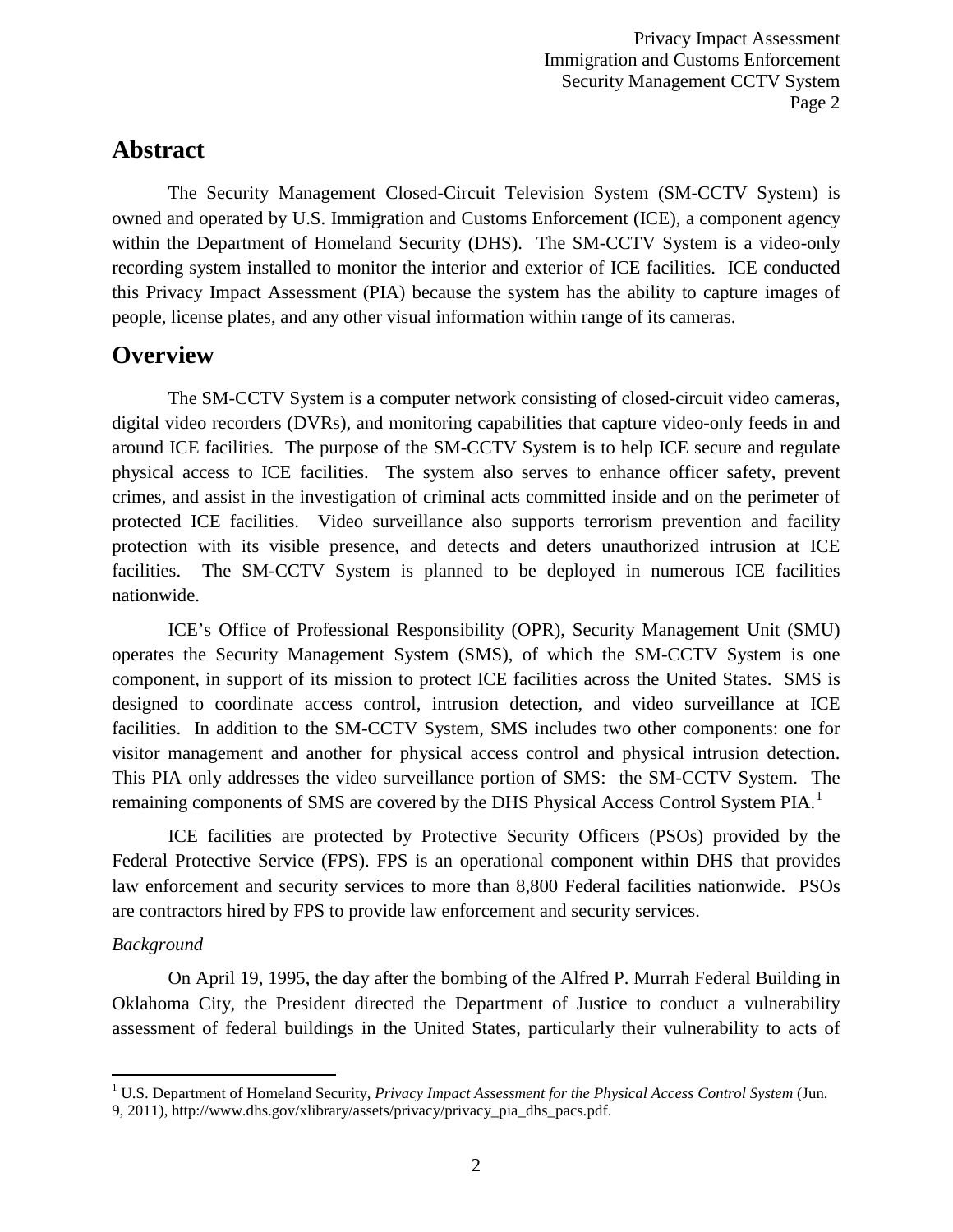terrorism and violence. On June 28, 1995, the Department of Justice and the U.S. Marshals Service issued a report called "Vulnerability Assessment of Federal Facilities," which included recommended minimum standards for securing federal facilities. The report concluded that all federal facilities should use CCTV systems with at least time-lapse recording. Video recordings were determined to be valuable for deterrence, investigative, and evidentiary purposes. The report also recommended the posting of signs providing notice that the video surveillance was taking place to serve as a deterrent. The SM-CCTV System was installed according to these recommendations.

#### *SM-CCTV System*

The SM-CCTV System captures video of the general public on the exterior and interior of some ICE facilities with plans to roll out the SM-CCTV System to all ICE facilities. The SM-CCTV System cameras also capture video of ICE federal and contractor employees, and visitors to ICE facilities. Cameras are used within and on exterior perimeters of ICE facilities and are placed to observe egress/ingress routes into ICE facilities. Cameras are also placed to observe traffic in hallways and rooms that are considered sensitive to the operations of ICE. The SM-CCTV System consists of both fixed and pan-tilt-zoom cameras with 30x zoom lenses. Each ICE facility with SM-CCTV System equipment has its own recording devices consisting of digital video recorders (DVRs). The DVRs store approximately 180 days of video and overwrite previously recorded video with the most recent images upon reaching storage capacity. $2$  The chronological nature of this video recording prevents DHS from retrieving video information by the name of an individual or some identifying number, symbol, or other particular assigned to the individual. The SM-CCTV System does not record or transmit sound (i.e., audio). The SM-CCTV System and other SMS components reside on the ICE network. However, SM-CCTV video traffic does not travel over the ICE network but is restricted to storage at each location that utilizes the SM-CCTV System.

OPR/SMU personnel and Protective Security Officers (PSOs) use the SM-CCTV System and other SMS components. In the system, these users are categorized as either: (1) Operators or (2) System Administrators. Operators of the SM-CCTV System consist of both OPR/SMU personnel and PSOs. Operators have the ability to view live and recorded video from the facility at which they are located. The SM-CCTV System prevents Operators from saving copies of video. All System Administrators of the SM-CCTV System, comprised solely of OPR/SMU personnel, have the capability to copy video from the DVRs to portable electronic media. Only System Administrators who are OPR/SMU supervisors are authorized to delete video, and deletion occurs at the DVR itself.

<span id="page-2-0"></span><sup>&</sup>lt;sup>2</sup> Exact storage capacity will vary depending upon the frame rate, resolution, image quality, the average amount of movement in the scene, along with the number of cameras and DVRs at the facility. Typically there is between 90 to 180 days of storage capability.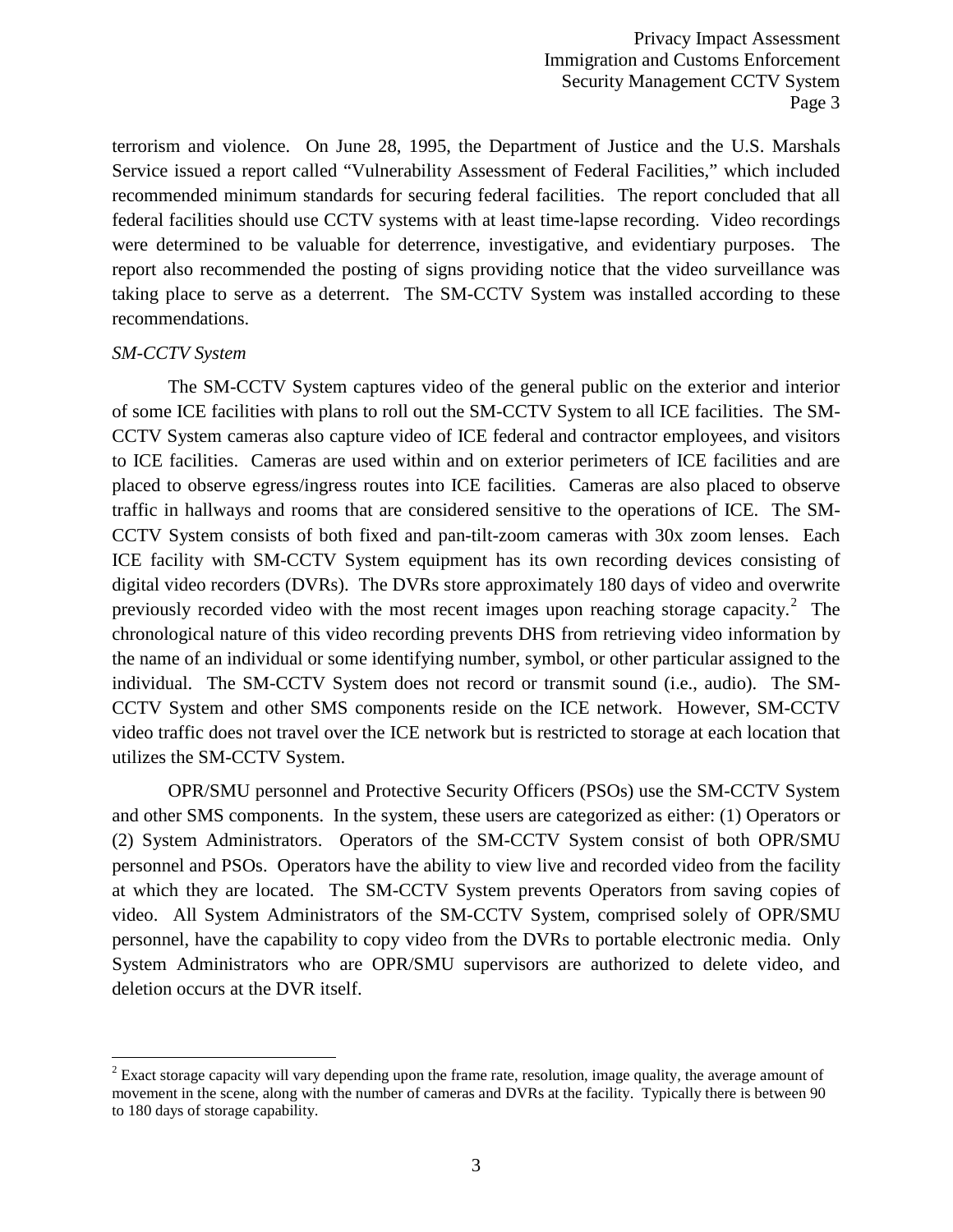Access to video through the SM-CCTV System is restricted to each specific facility and video from a specific off-site location may only be viewed after the video has been exported from the SM-CCTV System to portable electronic media. Authorized users of the SM-CCTV System will be able to access the system and/or view video in one of two ways: (1) through an SMS workstation located at ICE facilities or (2) by viewing live video displays at certain guard posts or offices at ICE facilities. A SMS workstation is a computer terminal on which SMS software has been installed to allow it to logon to the SM-CCTV system and view other SMS component systems. Cameras with pan/tilt/zoom capabilities may be controlled using a joystick and keyboard attached to SMS workstations. SMS workstations in the facility may be located in individual office areas or in a security command center staffed by OPR/SMU personnel and PSOs. A security command center allows OPR/SMU personnel and PSOs to monitor real-time and recorded video using multiple SMS workstations and display screens located in the center.

In addition, at certain facility guard stations and offices, ICE video displays may show live video feeds from nearby cameras via a hard wire connection and not an SMS workstation. These video displays only show live video feeds; recorded video is not available, the cameras do not have pan/tilt/zoom capabilities, and video may not be saved to external electronic media. As with SMS workstations, authorized personnel at these guard stations and offices may only view video from the ICE facility at which they are located.

SM-CCTV System video feed at ICE facilities is continuously monitored by PSOs and OPR/SMU personnel. If suspicious activity is observed, PSOs or OPR/SMU personnel are dispatched to the scene to investigate. Relevant video may then be saved to DVD in the event it is needed for further investigation of the incident. Video saved to portable electronic media is used to support criminal, terrorism, or internal disciplinary investigations. The retention period for saved video depends on its use and is likely to vary by the type of investigation or inquiry for which it is being saved.

## **Section 1.0 The System and the Information Collected and Stored Within the System**

*The following questions are intended to define the scope of the information collected, as well as the reasons for its collection as part of the program being developed.*

#### **1.1 What information is to be collected?**

*(Please check the following if applicable)* The System's Technology Enables It to Record:

> $\boxtimes$  Video Static Range: 30ft Zoom Range: 1000ft  $\boxtimes$  Tracking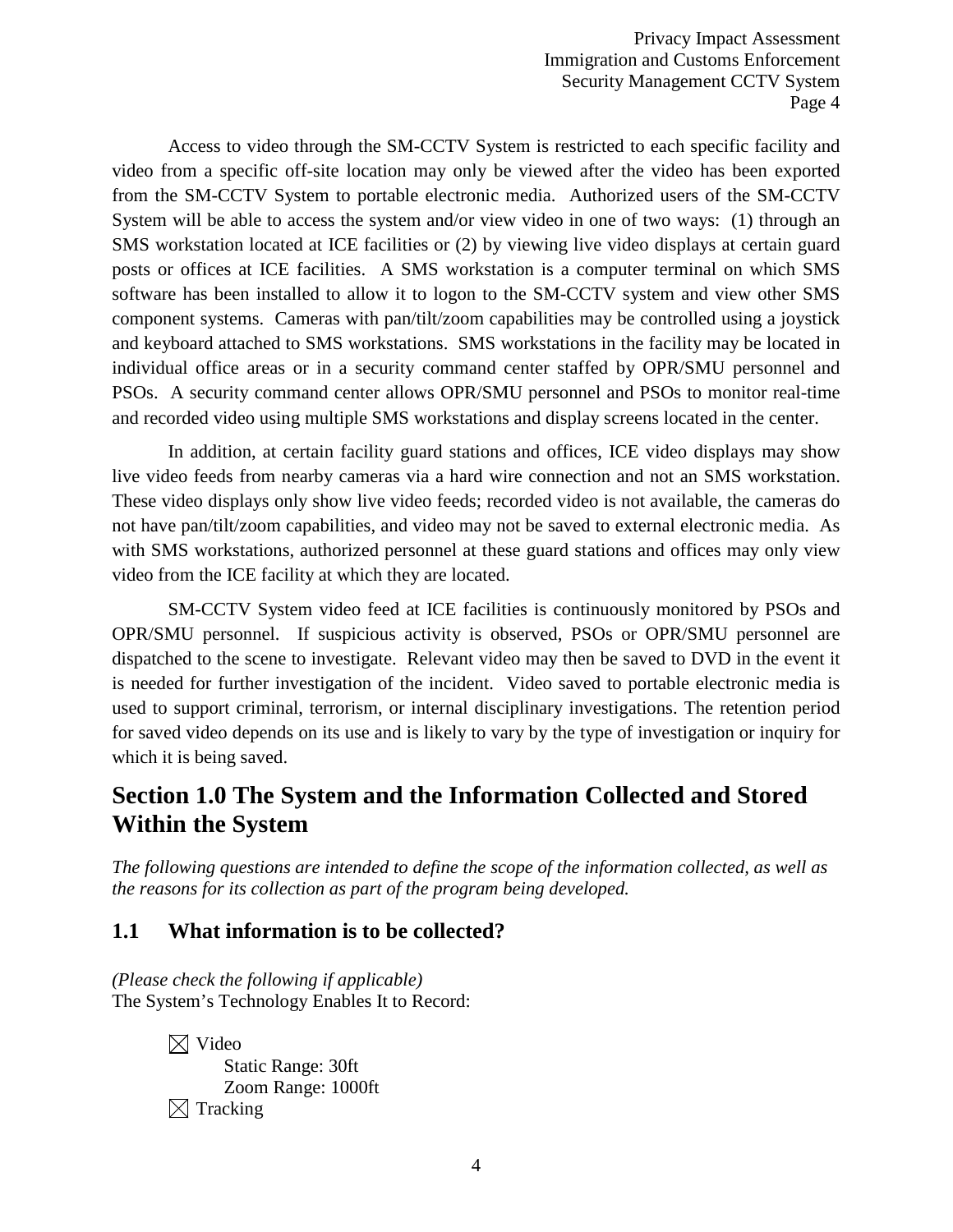Automatic (for example, triggered by certain movements, indicators)  $\boxtimes$  Manual (controlled by a human operator)

Sound

Frequency Range:

The System Typically Records:

- $\boxtimes$  Passersby on public streets.
- $\boxtimes$  Textual information (such as license plate numbers, street and business names, or text written on recorded persons' belongings).
- $\boxtimes$  Images not ordinarily available to a police officer on the street:
	- $\boxtimes$  Inside commercial buildings, private homes, etc.
	- $\boxtimes$  Above the ground floor of buildings, private homes, etc.

Cameras are placed inside of ICE facilities to observe traffic in hallways and rooms that are considered sensitive to the operations of ICE. In addition, cameras are used within and on exterior perimeters of ICE facilities and are placed to observe egress/ingress routes into ICE facilities. This includes cameras placed above the ground floor on buildings to view a larger area surrounding the building.

#### **1.2 From whom is the information collected?**



General public in the monitored areas.

Targeted populations, areas, or activities (please describe).

- Training included directives for program officials to focus on particular people, activities, or places (please describe).
- 1.2.1 Describe any training or guidance given to program officials that directs them to focus on particular people, activities, or places.

There is no training or guidance given to system users directing them to focus on particular people, activities, or places. Those monitoring the system use common sense, on-thejob experiences, and experiences gained from working with other personnel in the security command center in order to properly identify potentially criminal or suspicious activities and use SM-CCTV System cameras' zoom and panning capabilities to manually focus on those activities.

#### **1.3 Why is the information being collected?**

Crime prevention

To aid in criminal prosecution

- For traffic-control purposes
- Terrorism investigation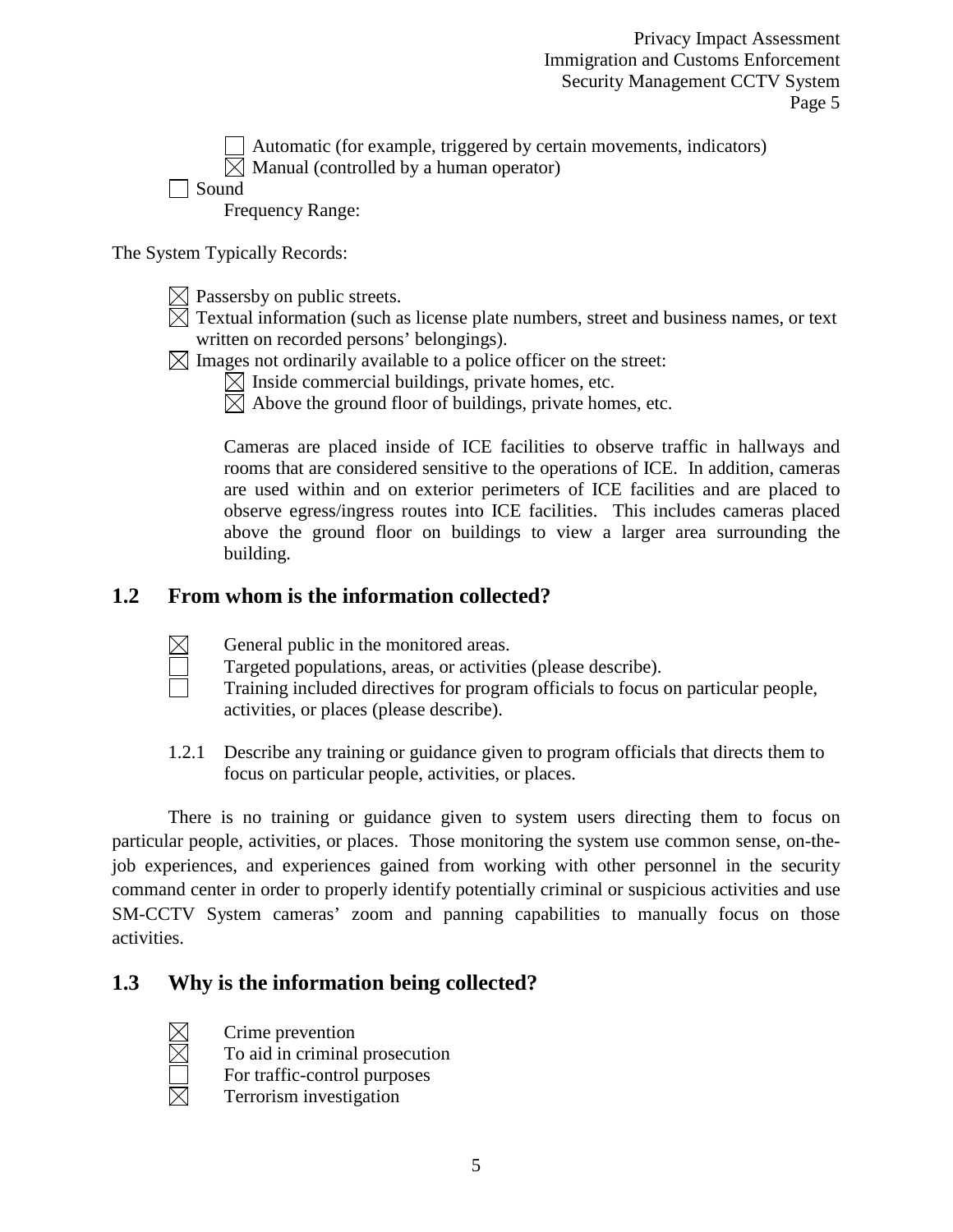

Terrorism prevention

- Other (please specify): To assist DHS in securing and regulating physical access to ICE facilities.
- 1.3.1 Policy Rationale
	- $\boxtimes$ A statement of why surveillance cameras are necessary to the program and to the governmental entity's mission.

ICE facilities, employees and visitors, which may be the target of acts of terrorism or other crimes such as robbery, burglary, or vandalism. The cameras serve as a means to detect and deter these acts, and also as a force multiplier insofar as one individual may monitor many exterior and interior areas of an ICE facility from one location at the same time. This also provides a cost savings since fewer personnel are needed to secure the facility.

> $\boxtimes$ Crime prevention rationale: (for example, crimes in-progress may only be prevented if the cameras are monitored in real-time. Or, a clearly visible camera alerting the public that they are monitored may deter criminal activity, at least in the monitored area.)

The SM-CCTV System helps to detect and prevent unauthorized entry into ICE facilities and other crimes in progress because of both the visible presence of the cameras and the fact that video feeds are monitored in real-time. Also, clearly visible cameras and posted signs indicating that individuals are subject to video surveillance alert the public, employees, and visitors to the fact that they are being monitored, which may deter criminal activity.

> $\bowtie$ Crime investigation rationale: (for example, a hidden camera may be investigative but not preventative, providing after-the-fact subpoena-able records of persons and locations.)

Recordings from the SM-CCTV System may provide investigators with evidence of crimes occurring at ICE facilities, could also provide leads for investigators to follow in investigating crimes, and could become evidence in potential criminal prosecutions. For example, video records may identify persons who were in the area when a crime occurred, or identify suspects or vehicles fleeing the area.

> $\boxtimes$ Terrorism rationale: (for example, video footage is collected to compare to terrorist watch lists.)

Images captured by the SM-CCTV System can provide real-time information on suspicious activities that may be related to terrorist activity, such as terrorist surveillance or actions in preparation for a terrorist attack on an ICE facility. The images can also be used for investigative and prosecutorial purposes in the event of an attack.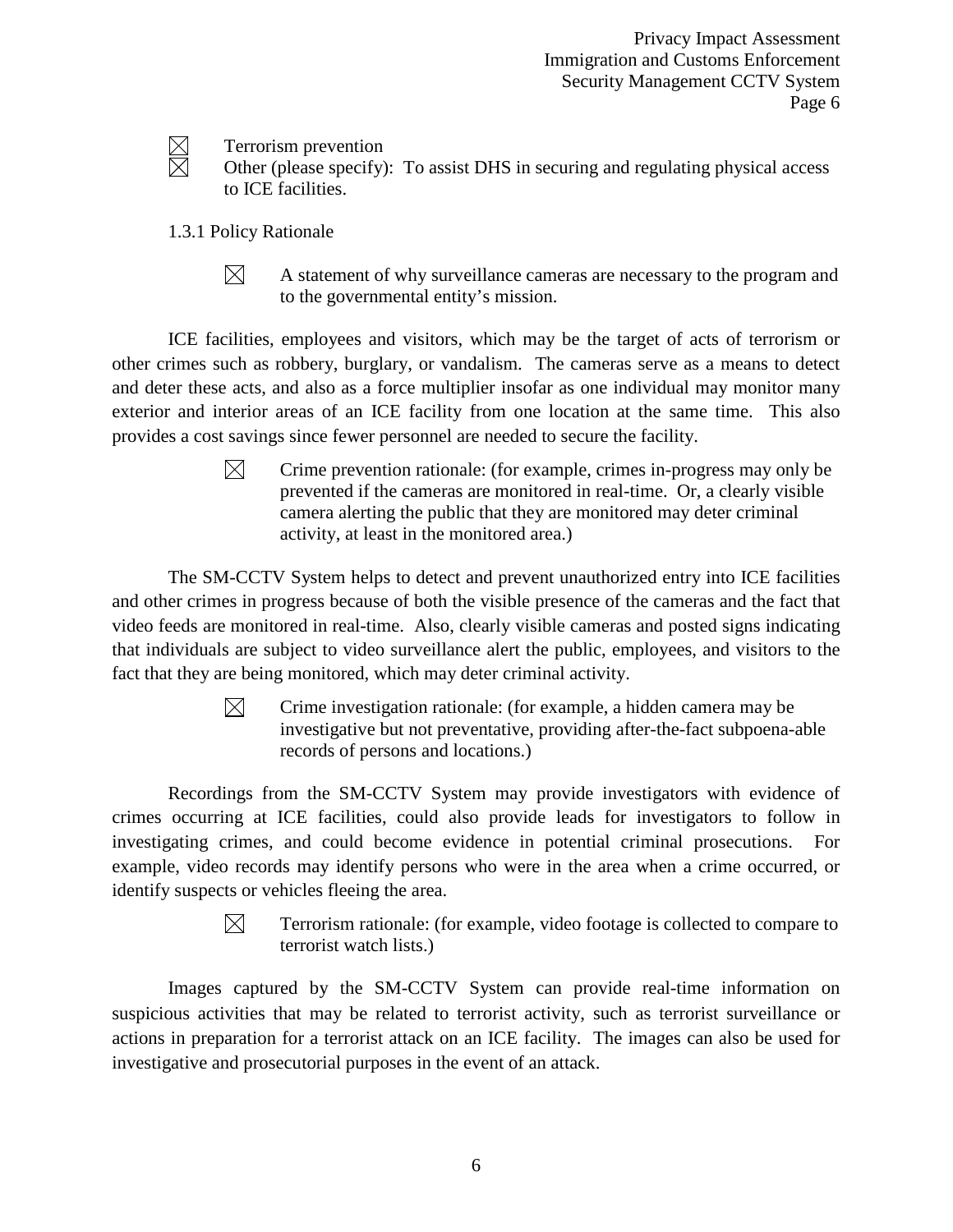1.3.1.1 Detail why the particular cameras, their specific placement, the exact monitoring system and its technological features are necessary to advance the governmental entity's mission. For example, describe how low-light technology was selected to combat crime at night. It is not sufficient to merely state the general purpose of the system.

Cameras are placed in elevated locations on the perimeters of the ICE facilities to provide the greatest possible range and area of surveillance; this allows the personnel monitoring the video feed to have the greatest situational awareness and visibility into activities occurring outside the buildings. Cameras are placed within ICE facilities to monitor specific entry and exit points to areas of interest within the facility, such as the loading dock, the parking garage, and hallways in the building interiors, where unauthorized entry or exit may be attempted by persons seeking to do harm. Cameras used for this system contain low-light technology to support detection of unauthorized or suspicious activities at night. The cameras also use pan/tilt/zoom capability with manual tracking, which allows the individual conducting the surveillance to adjust the camera in real time to gain the best image of any suspicious or illegal activity of interest that is occurring. Manual tracking was chosen so that the security personnel may follow the activity of a single individual within viewing areas that contain a large number of people. Automatic tracking would fail in this scenario.

> 1.3.1.2 It would be adequately specific, for example, to state that cameras which are not routinely monitored provide after-the-fact evidence in criminal investigations by providing subpoenable records of persons and locations. Similarly, it would appropriate to state, for example, that video footage is collected to compare to terrorist watch lists and wanted persons lists.

Video recordings may be used to gather investigatory evidence pertaining to suspected criminal activity or provide evidence for the prosecution of crimes that take place in or around ICE facilities. The output from all video cameras is recorded on the DVR, regardless of whether that specific camera is currently being monitored or manually operated by PSOs or OPR/SMU personnel. As such, even the cameras which are not being monitored or manually operated may provide after the fact evidence in criminal investigations by providing subpoenable records of persons.

> 1.3.1.3 How is the surveillance system's performance evaluated? How does the government assess whether the surveillance system is assisting it in achieving stated mission? Are there specific metrics established for evaluation? Is there a specific timeline for evaluation?

The system is primarily a prevention and deterrent system. It is difficult to measure what crimes were prevented by the system, because they did not occur. However, the system does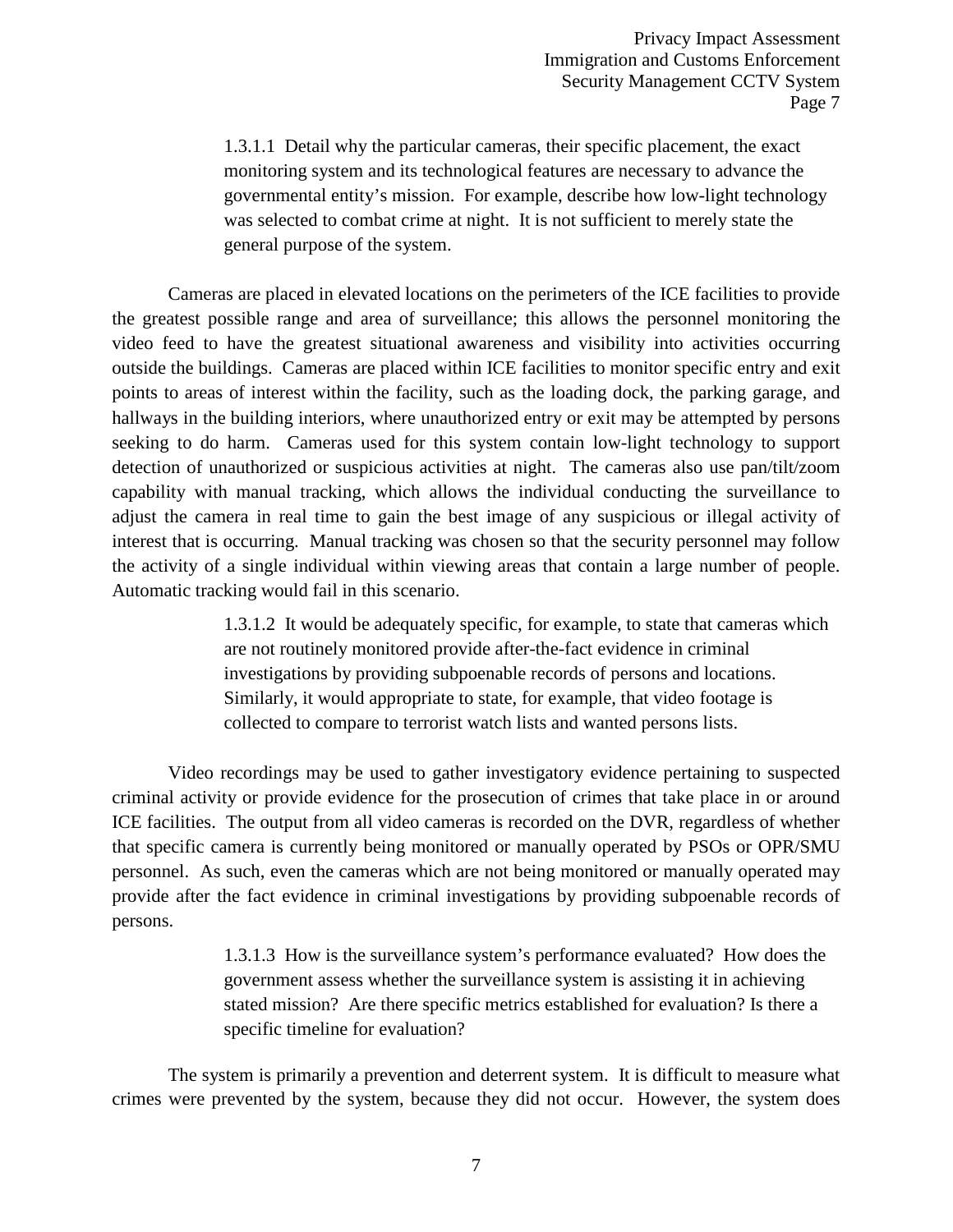help to monitor large perimeter areas that PSOs and OPR/SMU personnel cannot necessarily patrol at all times, and as such, it increases the effectiveness of physical security controls. The system also provides cost savings by reducing the number of personnel needed to provide the same level of physical security by allowing fewer employees to monitor large areas. The system is not currently evaluated on a regular basis using specific metrics or timelines because, as stated above, it is largely a preventative and deterrent system.

#### 1.3.2 Cost Comparison

*Please describe the cost comparison of the surveillance system to alternative means of addressing the system's purposes.* 

The cameras provide a force protection insofar as one individual may monitor many exterior areas from one location at the same time. This also provides a cost savings since fewer personnel are needed to secure the facility. It is difficult to provide an exact cost savings. There is a cost savings by using video cameras to replace personnel who might patrol a given area, as analog video cameras and pan/tilt/zoom low-light cameras are far less expensive than the cost of full time workers for the same duration.

1.3.3 Effectiveness

Program includes evaluation of systems performance (please describe how performance is evaluated.)

Evaluation includes metrics to measure success (for example, crime statistics.)

Program includes a timeline for evaluation

ICE does not employ any standardized means for evaluating the effectiveness of the system because the system is largely a preventative and deterrent tool.

#### **1.4 How is the information collected?**

Real-time monitoring, with footage streamed, but not stored.

 $\boxtimes$  Real-time monitoring with footage stored.

Footage not monitored, only stored.

1.4.1 Describe the policies governing how the records can be deleted, altered or enhanced, either before or after storage. Are there access control policies limiting who can see and use the video images and for what purposes? Are there auditing mechanisms to monitor who accesses the records, and to track their uses, and if so, are these mechanisms a permanent and unalterable part of the entire system? What training was conducted for officials monitoring or accessing the technology?

*Describe the policies governing how the records can be deleted, altered or enhanced, either before or after storage.*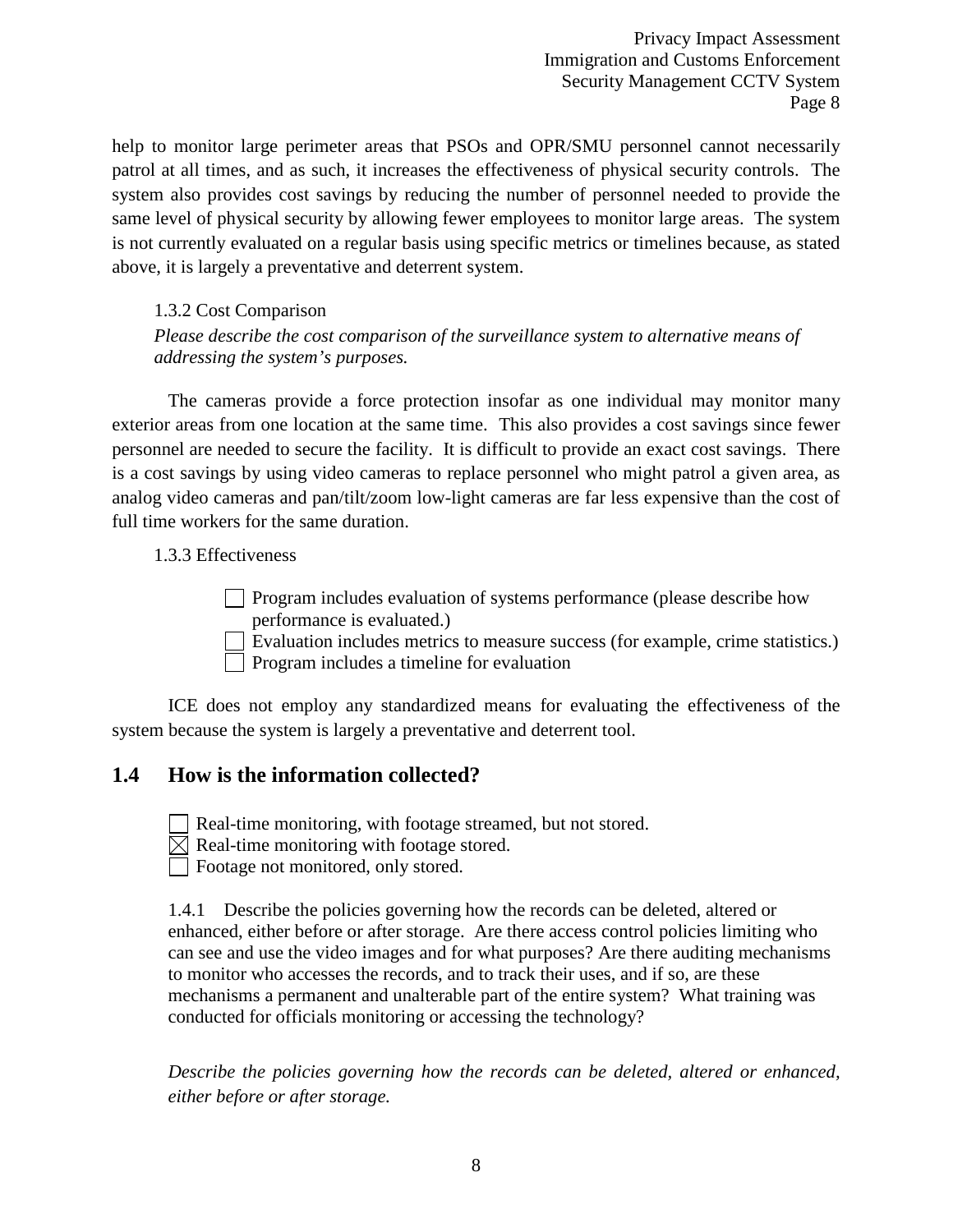The information is collected in real-time by the cameras and stored on DVRs. The DVR recordings are deleted by over-writing when storage capacity is exceeded, approximately every 90-180 days. Over-written video is lost unless it has been saved to portable electronic media. Video may be saved to portable electronic media where suspicious activity is observed or when it is required to document an event or incident. The Assistant Director/OPR, Division Director/OPR/Security, or Deputy Division Director/OPR/SMU must provide prior approval for video to be saved from the DVR to portable electronic media. The investigating officer requests this approval via email and the request and approval are kept in the ICE Physical Security Outlook file manager. Once the Assistant Director/OPR, Division Director/OPR/Security, or Deputy Division Director/OPR/SMU's approval is provided, a System Administrator saves the video to the preferred portable electronic media.

Video that has been saved for internal personnel investigations will be used internally by ICE. Video of possible criminal or terrorist activities may be used internally or may be transferred to an external investigating entity for investigation. Once transferred to an external investigating entity, the video is no longer under the control of ICE and may be used and shared by that entity consistent with their investigative policies and procedures. Before video may be disclosed to an outside entity for investigative purposes, the Assistant Director/OPR, Division Director/OPR/Security, or Deputy Division Director/OPR/SMU must authorize such disclosure. Finally, stored video is not altered or enhanced.

#### *Are there access control policies limiting who can see and use the video images and for what purposes?*

Yes. Access to view and use video images is limited to OPR/SMU and PSO personnel with a need to know. Authorized users of the SM-CCTV System will be able to see and use the video in one of two ways: (1) by logging onto an SMS workstation or (2) by viewing displays that feed live video from nearby CCTV cameras. Users are required to enter a unique username and password to access the SMS workstations and the SM-CCTV System. In addition, access to the security command center, which has SMS workstations, is limited to authorized personnel who use their security badge on the electronic badge reader outside the door to access the command center. User roles within the SM-CCTV System also contain controls that limit access and use of the video. Users who are Operators of the SM-CCTV System may view video only from the ICE facility at which they are located. While both Operators and System Administrators can view live and recorded images, the SM-CCTV System prevents Operators from savings copies of video. Additionally, cameras monitor access to the security command center and equipment room containing the DVRs. Finally, OPR/SMU personnel and PSOs may also view live video displays at certain guard posts or offices at ICE facilities. These guard posts and offices are manned by OPR/SMU and PSO personnel or are locked to prevent access when not in use.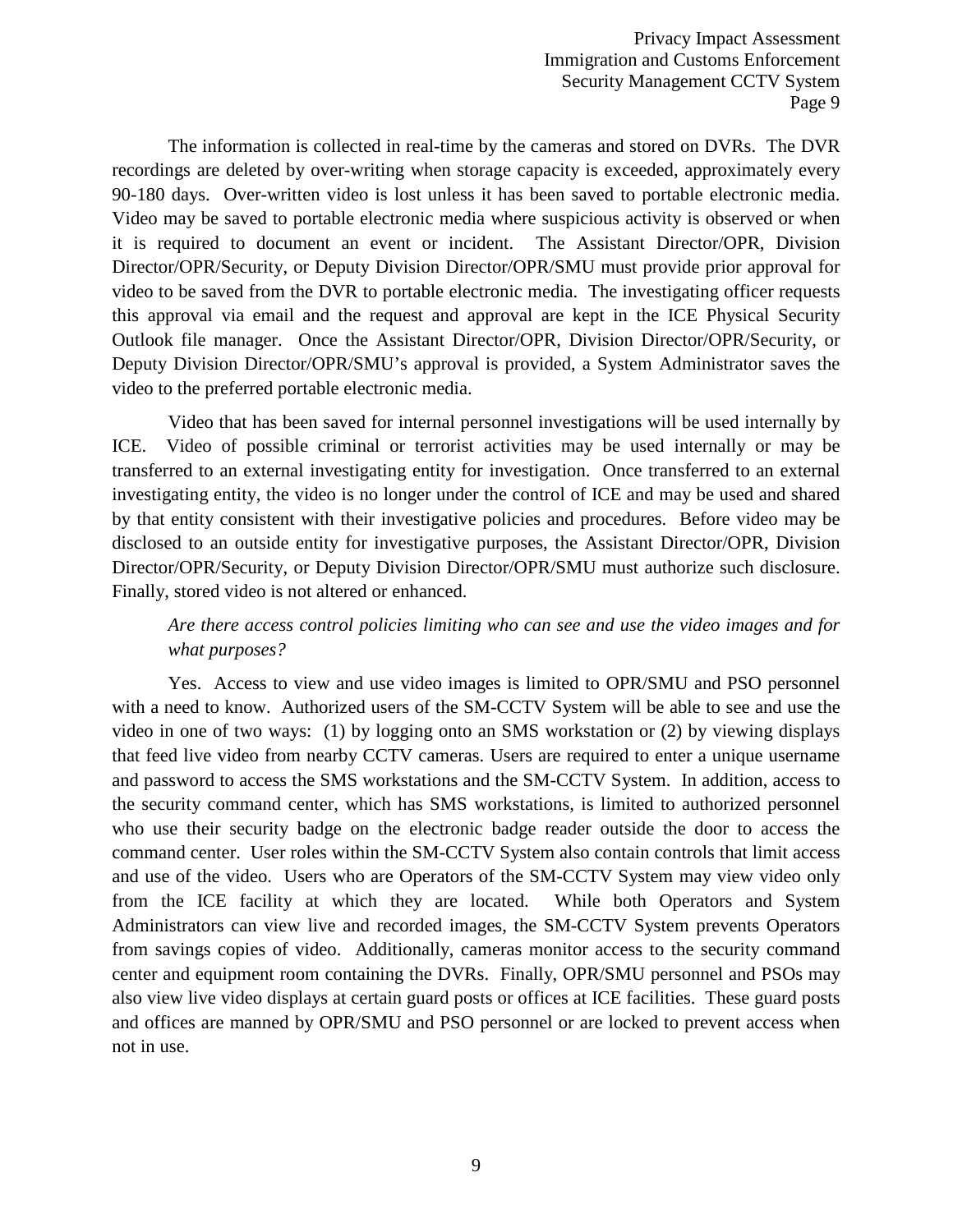*Are there auditing mechanisms to monitor who accesses the records, and to track their*  uses, and if so, are these mechanisms a permanent and unalterable part of the entire *system?*

Operators of the SM-CCTV System use unique logons at SMS workstations which permit an electronic audit trail traceable to a particular user. Assurances of appropriate use of the system come from peer review of others behavior and periodic review of sample data from the audit logs conducted by the System Administrator. The potential for inappropriate use of the SM-CCTV System's pan/tilt/zoom cameras is limited inside of a security command center users pan, tilt, or zoom the cameras in view of their co-workers. Users outside of a security command center at guard stations may only watch fixed live video feeds. In any security command center, multiple guards are on duty at any one time and they review each other's use of video by virtue of their close proximity to each other and the fact that all video feeds being observed by each individual guard may also be easily seen by the other guards. Additionally there is a camera located in the security command center to monitor the room and what is being viewed on the monitors. This camera records directly to a DVR in the SMS equipment room so that any inappropriate activity is captured. Users are monitored periodically in real time and in the event of suspicious behavior or an allegation of misconduct, a review of recorded video would occur. Finally, there is an additional camera in the equipment room to monitor any physical access to the DVRs.

System Administrators also have unique logon IDs and an audit trail of their logon to SMS created and stored. System Administrator audit logs are reviewed each week by the SMS Information Systems Security Officer.

#### *What training was conducted for officials monitoring or accessing the technology?*

Users receive informal hands-on training from the System Administrator who provides instruction for the operation of the system. Users must read and sign a SMS Rules of Behavior document prior to accessing the system.

#### **1.5 What specific legal authorities, arrangements, and/or agreements defined the surveillance system?**

- Legislative authorization at the city or state level
- $\boxtimes$  Executive or law enforcement decision
- Decision-making process included public comment or review
- $\boxtimes$  Entity making the decision relied on:
	- $\boxtimes$  case studies
	- $\times$  research
	- hearings
	- recommendations from surveillance vendors
	- information from other localities
	- other (please specify)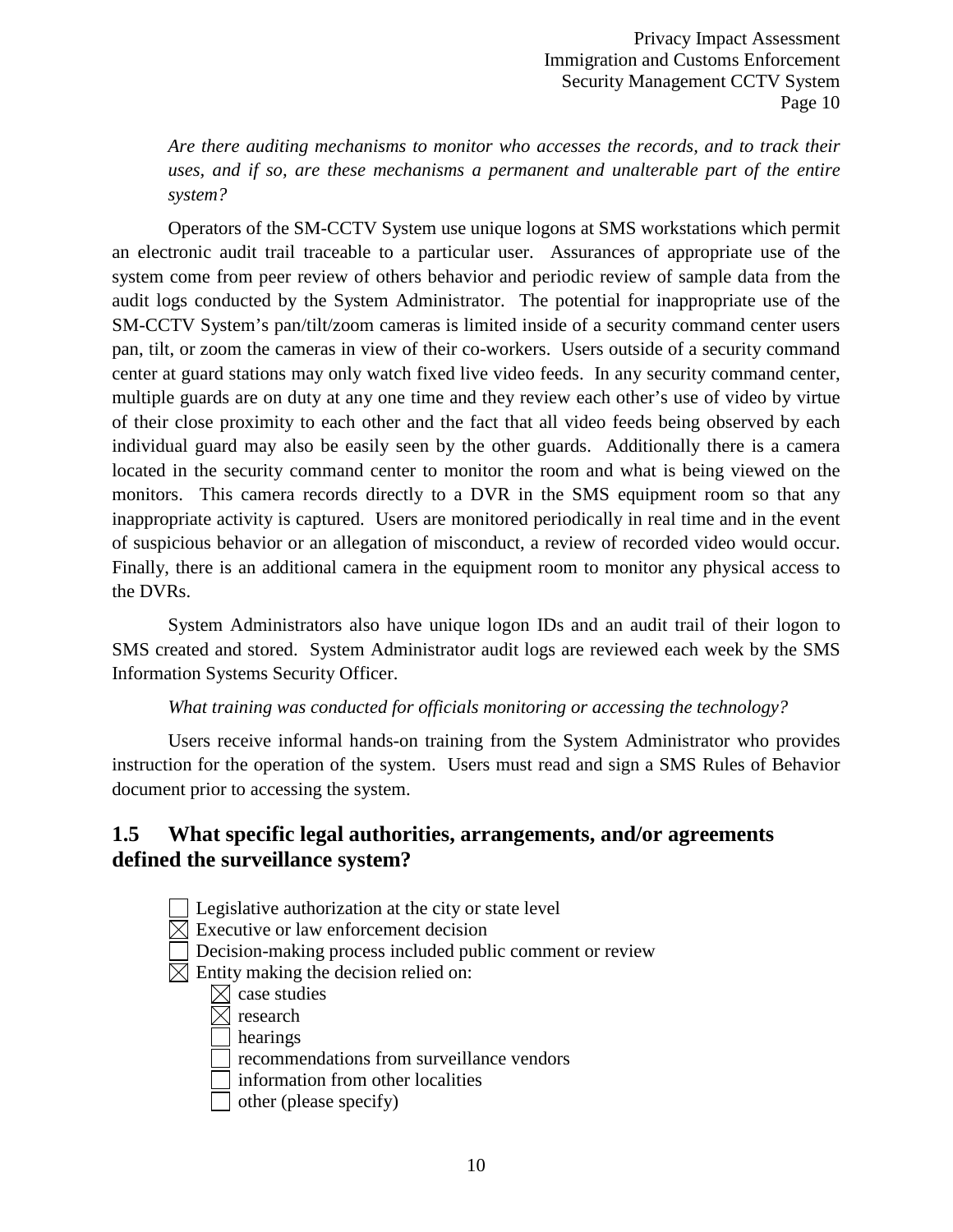*Funding:* DHS Grant General revenues  $\boxtimes$  Law enforcement budget Other (please specify) Funding has limited duration (please specify) Funding renewal is contingent on program evaluation

Appendix is attached, including:

Authorizing legislation

Grant documents

Transcript of public hearing or legislative session

Press release

Program manuals outlining the system's rules and regulations

Other (please specify)

1.5.1 The section should also include a list of the limitations or regulations controlling the use of the video surveillance system. This may include existing law enforcement standards, such as subpoenas and warrants, or surveillance-specific rules. For example, is a warrant required for tracking or identifying an individual?

In conducting the activities described in this PIA, both ICE and FPS exercise authority under 40 USC 1315, delegated to them by the Secretary of Homeland Security, to protect the buildings, grounds, and property that are owned, occupied, or secured by the Federal Government and the persons on the property. FPS is delegated this authority pursuant to DHS Delegation Number 17007, "Delegation for the Administration of the Federal Protective Service," which permits FPS to detail its personnel to other agencies for the protection of the property and persons on the property. ICE is delegated this authority pursuant to DHS Delegation Number 0160.1, "Delegation to DHS Organizational Elements," which authorizes the highest ranking official within each Organizational Element to (a) direct, coordinate and administer physical security programs in accordance with applicable DHS management directives; and (b) designate physical security, information security and industrial security officer(s) and submit designations in writing to the DHS Director of Security, with updates as necessary. In addition, 41 CFR 102-81.15 states that a June 28, 1995 Presidential Policy Memorandum for Executive Departments and Agencies titled "Upgrading Security at Federal Facilities" directs executive agencies to upgrade and maintain security in facilities they own or lease under their own authority to the minimum standards specified in Department of Justice's June 28, 1995 study titled "Vulnerability Assessment of Federal Facilities." Also, ICE under DHS has been authorized to collect information under 8 U.S.C. §§ 1103,1105, 1221, 1225, 1281, 1302, 1303, 1304, 1305, 1306, 1324(b)(3), 1324a, 1324c, 1357, 1360(b); 18 U.S.C. Chapter 27; 19 U.S.C. §§ 1431, 1436, 1481, 1484, 1485, 1509; 1584, 1589a, 1592, 1593a; 21 U.S.C. § 967; 31 U.S.C. §§ 5316, 5318; 40 U.S.C. § 1315; and 50 U.S.C. App. § 2411.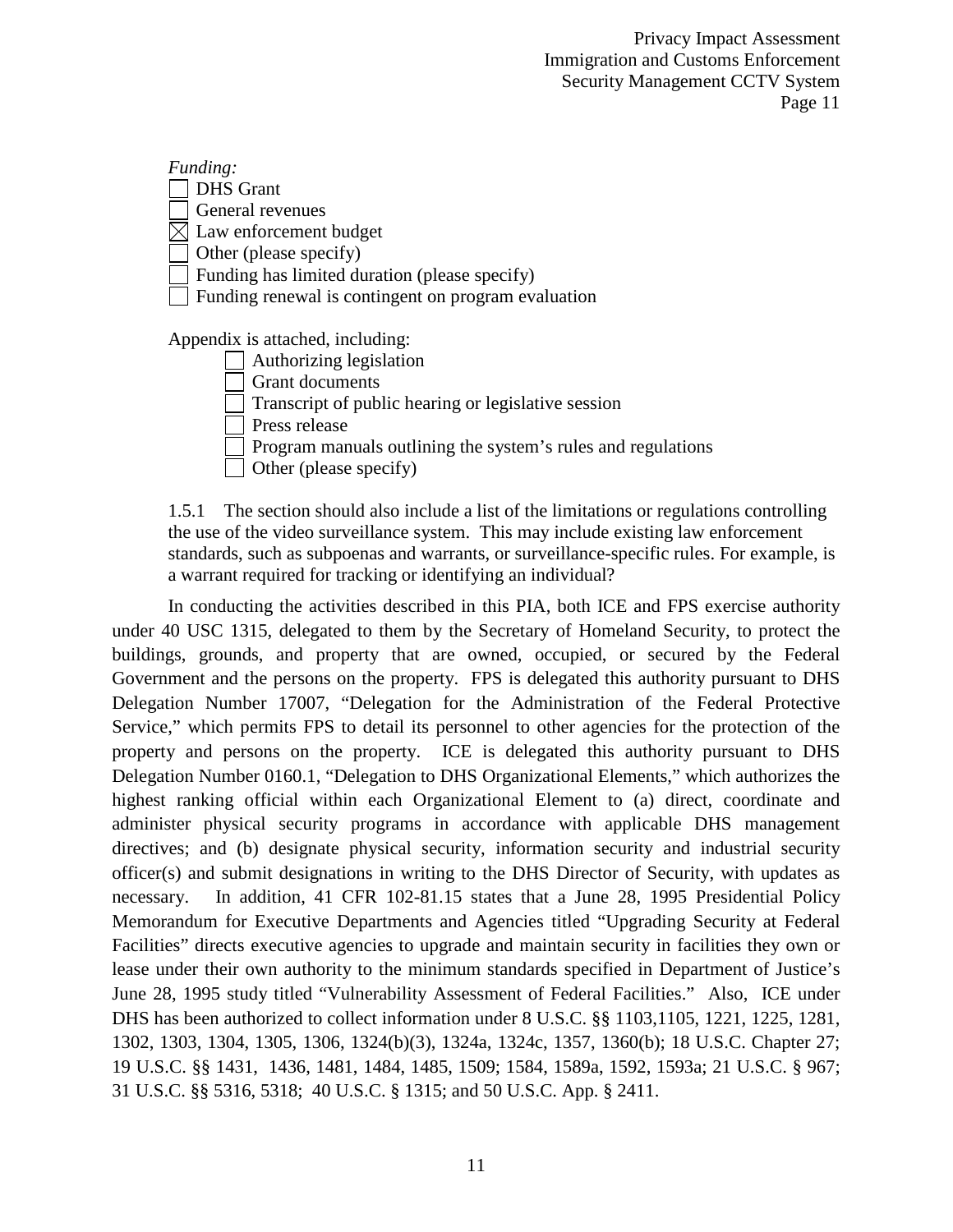The cameras are used within and on exterior perimeters of federal facilities, which have posted signs indicating that individuals are subject to video surveillance. All users must sign SMS Rules of Behavior which details appropriate use of the system.

#### **1.6 Privacy Impact Analysis**

*Given the amount and type of data collected, and the system's structure, purpose and use discuss what privacy risks were identified and how they were mitigated. If during the system design or technology selection process, decisions were made to limit the scope of surveillance or increase accountability, include a discussion of this decision. Relevant privacy risks include:*

• *Privacy rights. For example, the public cameras can capture individuals entering places or engaging in activities where they do not expect to be identified or tracked. Such situations may include entering a doctor's office, Alcoholics Anonymous, or social, political or religious meeting.* 

The SM-CCTV System uses cameras to monitor the interior and perimeter of ICE facilities. The purpose of the system is to detect and deter criminal and terrorist activity and to provide investigatory leads only. Cameras are not placed in locations where there is a reasonable expectation of individual privacy, such as bathrooms and changing rooms. Cameras are placed to observe egress/ingress routes into the facility. Cameras are placed to observe traffic in hallways and rooms that are considered sensitive to the operations of ICE. Exterior cameras are located to observe immediate public areas surrounding ICE facilities. This is done to observe any attempt to enter or harm the building and its occupants from outside the building.

• *Freedom of speech and association. Cameras may give the government records of what individuals say, do, and read in the public arena, for example documenting the individuals at a particular rally or the associations between individuals. This may chill constitutionally-protected expression and association.*

The system should not restrict freedom of speech or association as the images are only used to detect and deter criminal or terrorist activity and as evidence in criminal, terrorist, or internal disciplinary proceedings. The images are not used to restrict or investigate lawful rallies and associations. The occurrence of First Amendment-protected activity, such as a protest or rally outside an ICE facility, is not treated differently by ICE than any other activities that may be captured by an SM–CCTV System camera. Unless there is evidence of illegal or suspicious activity and the Assistant Director/OPR, Division Director/OPR/Security, or Deputy Division Director/OPR/SMU gives approval for transferring DVR recordings to a DVD or portable electronic media, video will not be maintained of those images for longer than the storage capacity of the DVR, which is approximately 90-180 days. Video that has been saved for internal personnel investigations will be used internally by ICE. Video of possible criminal or terrorist activities may be used internally or may be transferred to an external investigating entity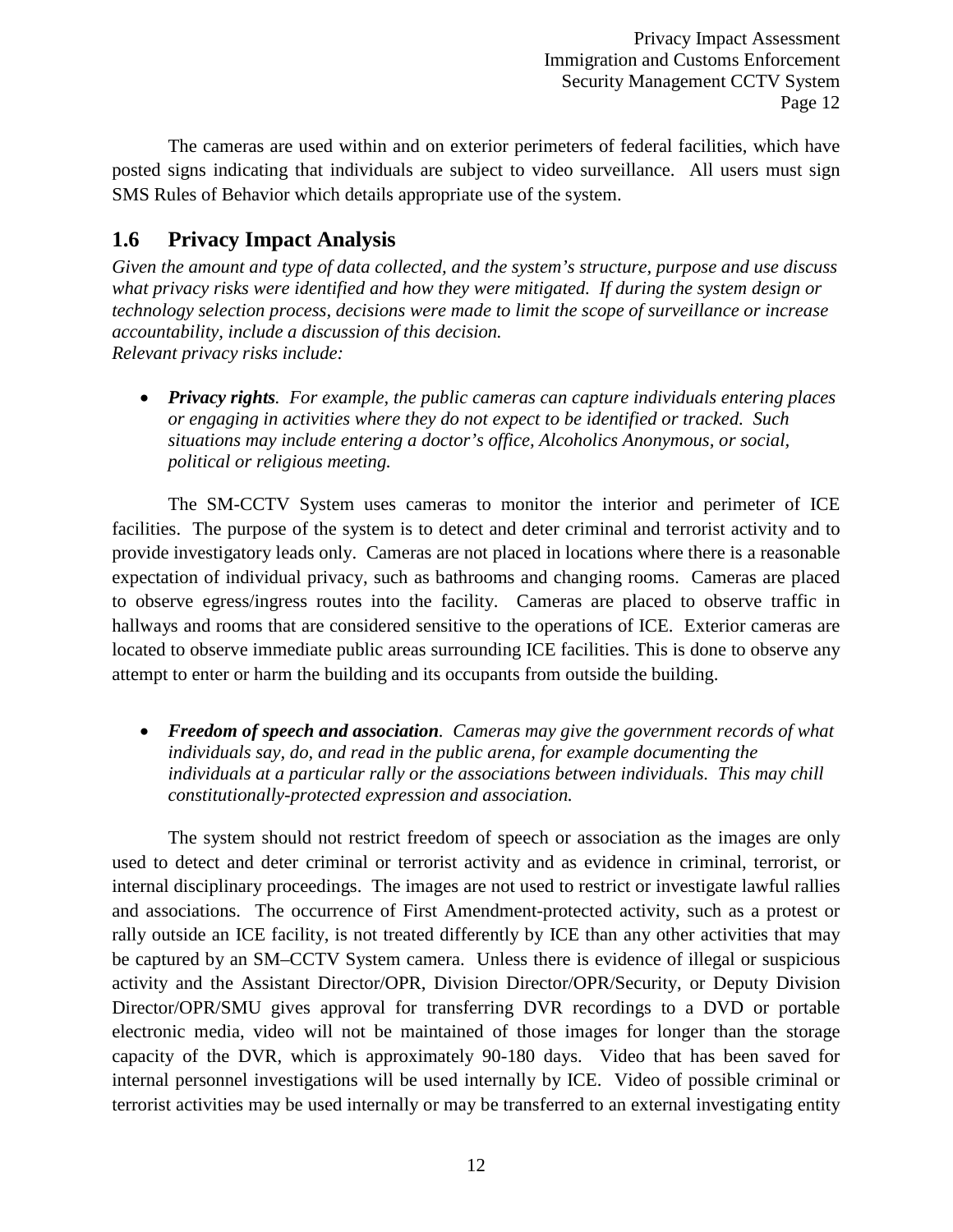for investigation. If transferred to an external investigating entity, the video is no longer under the control of OPR/SMU but will be used and shared in accordance with the entity's investigative policies and procedures. OPR/SMU does not share images or video without a legitimate law enforcement purpose. Requests by external investigative entities for images or video must be made to the Assistant Director/OPR, Division Director/OPR/Security, or Deputy Division Director/OPR/SMU.

• *Government accountability and procedural safeguards. While the expectation is that law enforcement and other authorized personnel will use the technology legitimately, the program design should anticipate and safeguard against unauthorized uses, creating a system of accountability for all uses.*

Operators and System Administrators of the SM-CCTV System have unique logons and an audit trail of their logon is created and stored. Further, the SM-CCTV System prevents Operators from saving copies of video or deleting video. Only System Administrators of the SM-CCTV System, comprised solely of OPR/SMU personnel with the need to know, have the capability to copy video from the DVRs to portable electronic media.

Assurances of appropriate use of the system come from periodic review of sample data from the audit logs conducted by the System Administrator with the possibility of systematic review. Additionally, appropriate use is enforced by peer review of others' behavior. The potential for inappropriate use of the SM-CCTV System is limited as users inside of a security command center pan, tilt, or zoom cameras in view of their coworkers. In any security command center, multiple guards are on duty at any one time and they review each other's use of video by virtue of their close proximity to each other and the fact that all video feeds being observed by each individual guard may also be easily seen by the other guards. Access to the security command center is electronically controlled; authorized personnel use their ICE security badges to enter the room.

Users outside of a security command center at guard stations may only watch fixed live video feeds. All users must read and sign the SMS Rules of Behavior document prior to accessing the system, which informs users about appropriate uses for the system. The misuse of any SMS component will subject personnel to administrative and potentially criminal penalties.

• *Equal protection and discrimination. Government surveillance, because it makes some policing activities invisible to the public, poses heightened risks of misuse, for example, profiling by race, citizenship status, gender, age, socioeconomic level, sexual orientation or otherwise. Decisions about camera placement, and dynamic decisions about camera operation, should be the product of rationale, non-discriminatory processes and inputs. System decisions should be scrutinized with fairness and non-discrimination concerns in mind.*

SM-CCTV System cameras are mounted in elevated areas on the outside of ICE facilities and are placed within ICE facilities to monitor specific entry and exit points to areas of interest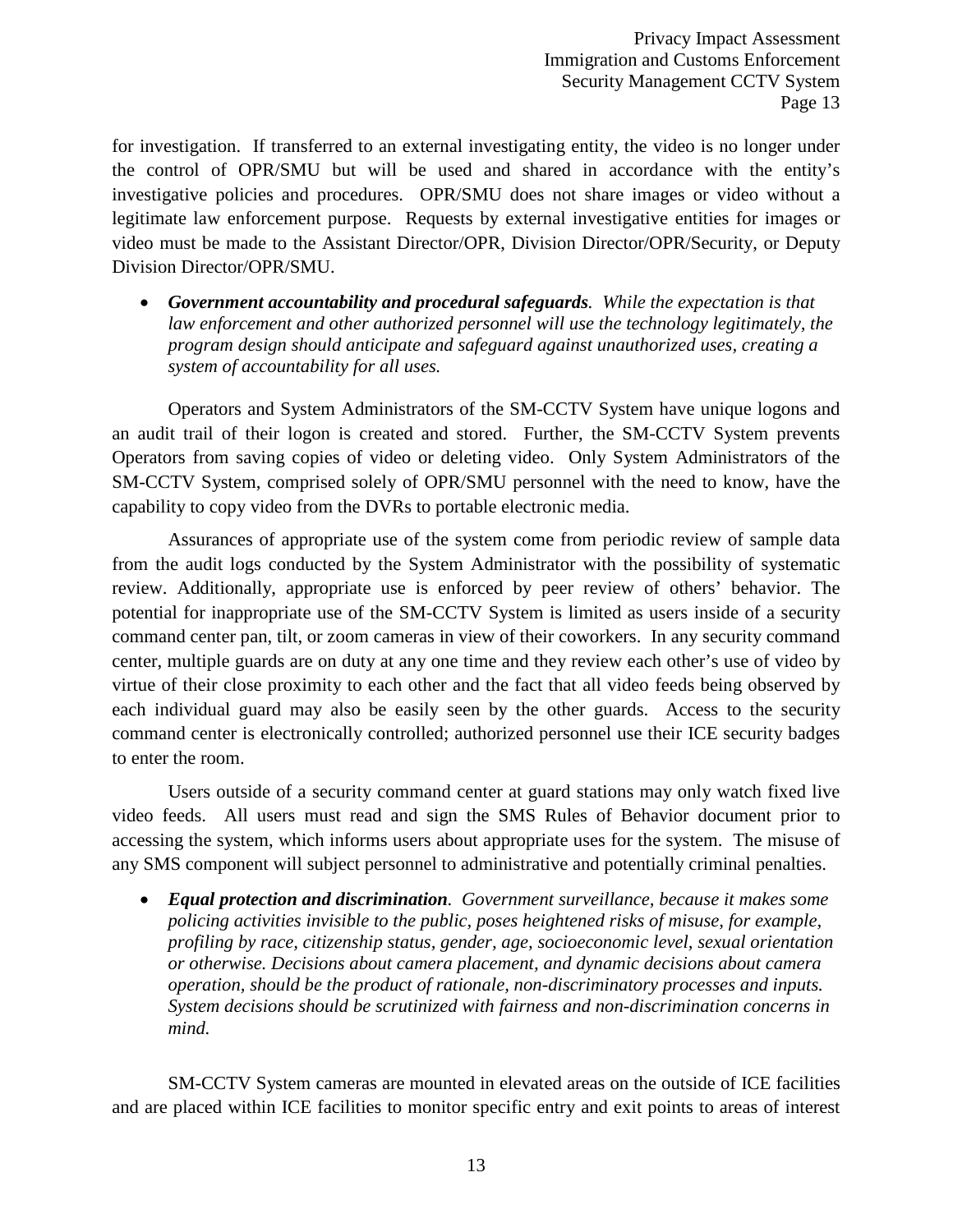within the facility. SM-CCTV System cameras are not placed in locations where there is a reasonable expectation of individual privacy, such as bathrooms and changing rooms. Cameras are placed to observe entrance into the facility. Cameras are placed to observe traffic in hallways and rooms that are considered sensitive to the operations of ICE. For example, cameras are placed to observe the SMS equipment room that houses the DVRs and the loading dock at PCN where deliveries may be made to ICE headquarters. Exterior cameras are located to observe the immediate area surrounding the ICE facility. This is done to observe any attempt to enter or harm the building and its occupants from outside the building. Cameras are used exclusively for the detection and deterrence of criminal or terrorist activity by PSOs and OPR/SMU personnel, whose subject matter training teaches them to avoid profiling of protected classes of individuals. Camera placement in these areas does not pose a heightened risk of misuse.

## **Section 2.0 – Uses of the System and Information**

#### **2.1 Describe uses of the information derived from the video cameras.**

*Please describe the routine use of the footage. If possible, describe a situation (hypothetical or fact-based, with sensitive information excluded) in which the surveillance cameras or technology was accessed for a specific purpose*.

Information on the video will be used by PSOs and OPR/SMU personnel to detect and respond to potential unauthorized entry and/or unlawful activities in real time within ICE facilities and in the areas surrounding the ICE facilities. As an example, PSOs and OPR/SMU personnel view an individual entering a restricted area after normal business hours wearing a ski mask. Entering a restricted area is not necessarily a cause for alarm, however by using the video the PSOs and OPR/SMU personnel see that the individual is masked and, therefore, there is cause for alarm. Information may also be used to support internal personnel investigations and internal and external law enforcement investigations and prosecutions to the extent it contains information relevant to actual or potential misconduct, criminal, or terrorist activity.

#### **2.2 Privacy Impact Analysis**

*Describe any types of controls that are in place to ensure that information is handled in accordance with the above described uses. For example, is appropriate use of video covered in training for all users of the system? Are audit logs regularly reviewed? What disciplinary programs are in place if an individual is found to be inappropriately using the video technology or records?*

PSOs and OPR/SMU personnel must read and sign a SMS Rules of Behavior prior to using the SM-CCTV System for the first time. The capacity of the DVRs to only hold approximately 90-180 days of video limits the potential for misuse of the information on the video because it is not retained for a significant period of time. Additionally, Operator's audit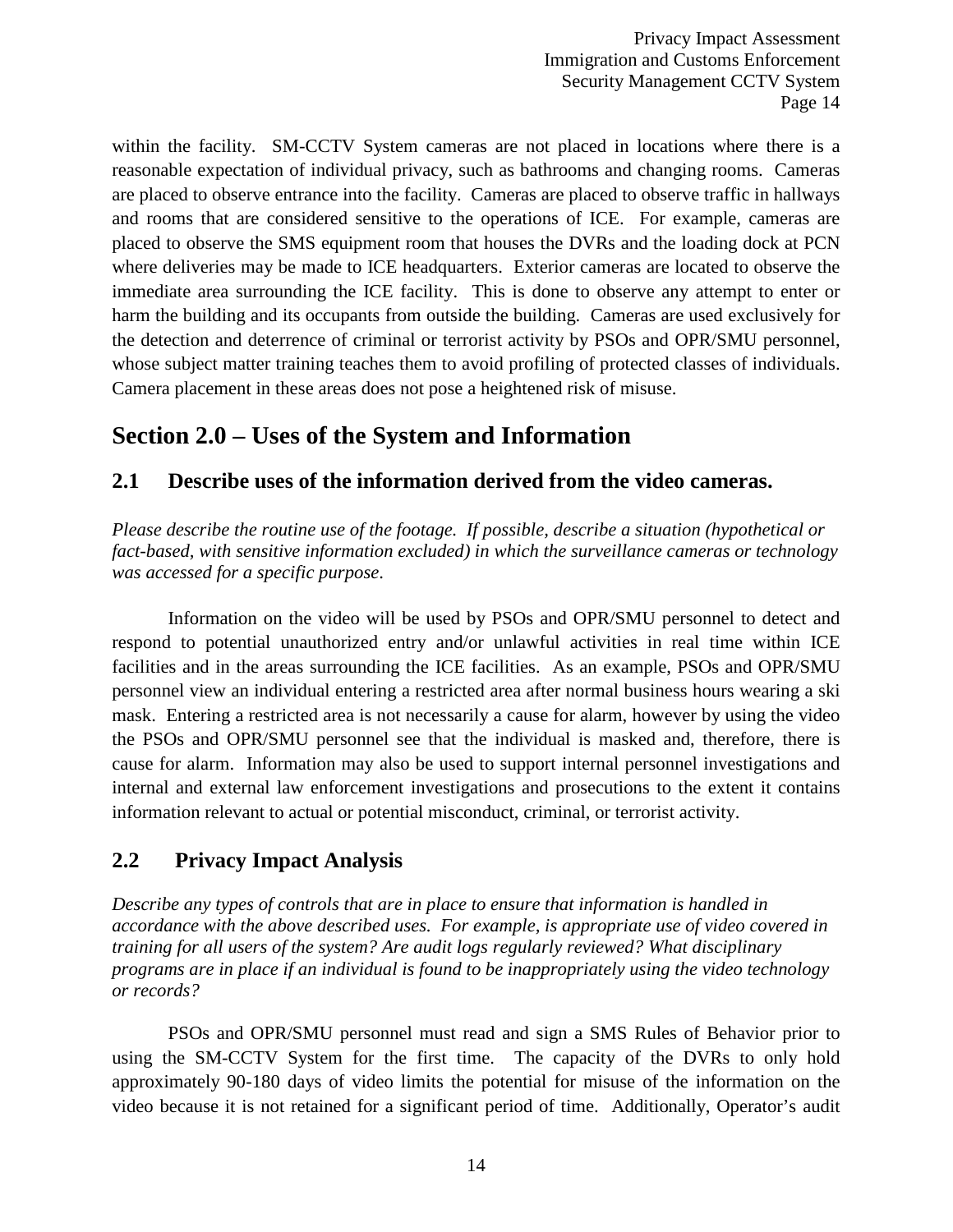logs are reviewed each week by System Administrators and System Administrator audit logs are reviewed each week by the SMS Information Systems Security Officer. PSOs and OPR/SMU personnel are subject to criminal and administrative penalties if they use the system for unauthorized purposes.

## **Section 3.0 – Retention**

*The following questions are intended to outline how long information will be retained after the initial collection.*

#### **3.1 What is the retention period for the data in the system (i.e., how long is footage stored)?**

- 24-72 hours 72 hours – 1 week  $\Box$  1 week – 1 month  $\sqrt{1}$  month – 3 months  $\boxtimes$  3 months – 6 months  $\sqrt{6}$  months – 1 year more than 1 year (please describe) | indefinitely
- 3.1.1 Describe any exemptions for the retention period (i.e. Part of an investigation or review)

The retention period may be exempted during an internal or external investigation. Video that has been saved to portable electronic media for purposes of an internal personnel investigation or an investigation into suspected criminal or terrorist activities may be used internally for investigation or turned over to an outside investigating entity. If turned over to an outside entity, the video is no longer under the control of OPR/SMU but will be used and shared in accordance with the entity's investigative policies and procedures. The Assistant Director/OPR, Division Director/OPR/Security, or Deputy Division Director/OPR/SMU must provide prior approval for video to be saved from the DVR to portable electronic media or for such saved video to be disclosed to external investigating entities.

#### **3.2 Retention Procedure**



 $\boxtimes$  Footage automatically deleted after the retention period expires

System operator required to initiate deletion

 $\boxtimes$  Under certain circumstances, officials may override retention period:

- $\boxtimes$  To delete the footage before the retention period
- $\overline{\boxtimes}$  To retain the footage after the retention period

 $\overline{\boxtimes}$  Please describe the circumstances and official process for override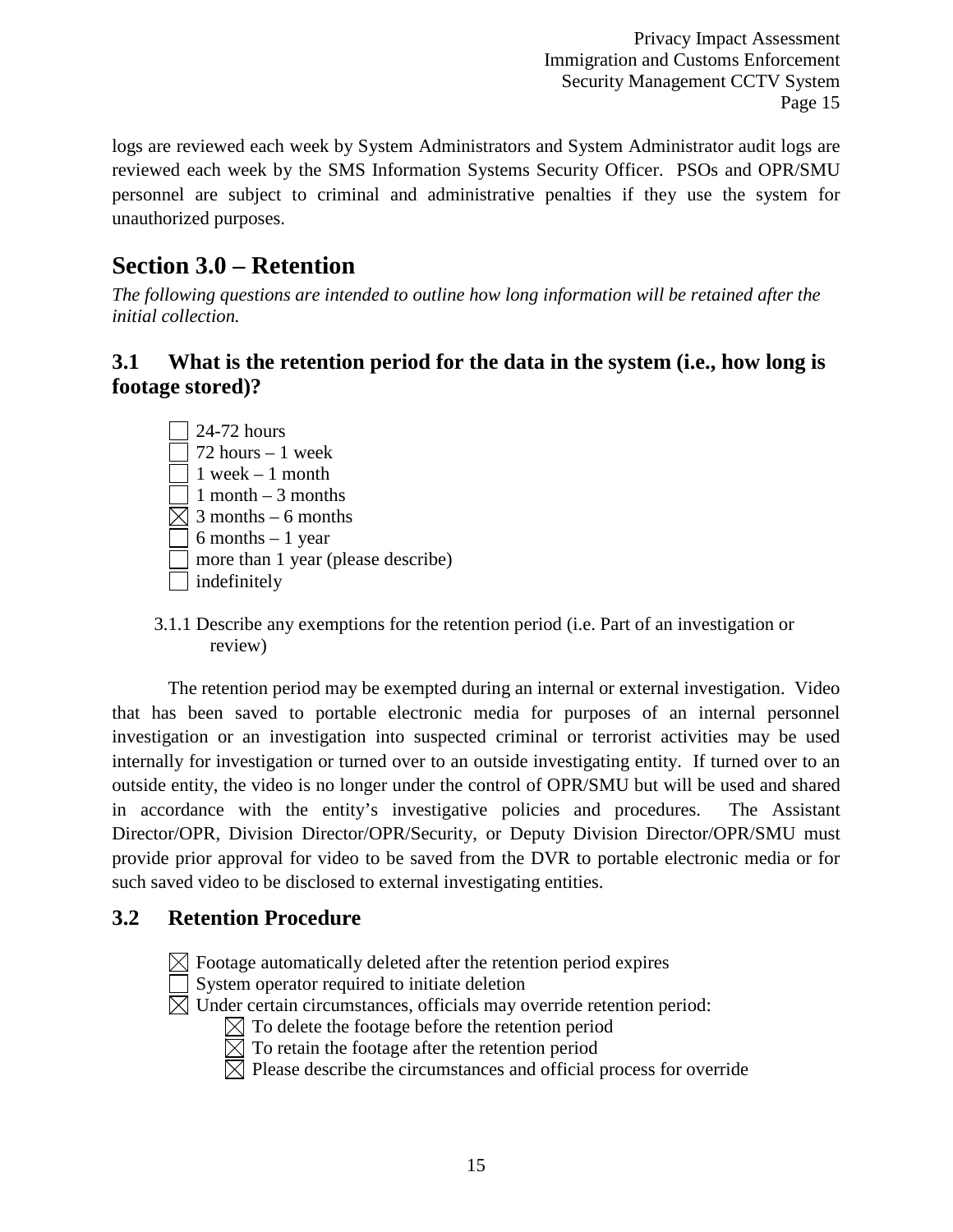Video is stored for approximately 90-180 days on the DVRs, depending on a variety of factors pertaining to the specific configuration of the cameras the DVR is serving.<sup>[3](#page-15-0)</sup> After that period the oldest video information is overwritten by new incoming video information, unless it has been previously saved to portable electronic media for Suspicious Activity Reporting or investigative purposes. Video recordings are only preserved beyond this period for investigative and evidentiary purposes when they are relevant for internal personnel investigations and actual or suspected criminal or terrorist activity. System Administrators delete video before the retention period only in rare circumstances such as a technical malfunction.

#### **3.3 Privacy Impact Analysis:**

*Considering the purpose for retaining the information, explain why the information is maintained for the indicated period.*

Video is retained only until the DVR is full, at which point the SM-CCTV System automatically begins to overwrite the information. The retention period is approximately 90-180 days. This is an appropriate amount of time in that ICE can still identify potentially relevant video when actual or suspected criminal or terrorist activity has occurred but is not immediately reported or identified.

When a portion of video is being retained for the purposes of satisfying a request for video for either for internal investigations, or other federal, state or local law enforcement investigations, OPR/SMU will save a copy of the relevant portions of the video to a DVD. The Assistant Director/OPR, Division Director/OPR/Security, or Deputy Division Director/OPR/SMU must provide prior approval for video to be saved from the DVR to portable electronic media and for disclosure to external investigating entities.

## **Section 4.0 – Internal Sharing and Disclosure**

*The following questions are intended to describe the scope of sharing within the surveillance operation, such as various units or divisions within the police department in charge of the surveillance system. External sharing will be addressed in the next section.*

#### **4.1 With what internal entities and classes of personnel will the information be shared?**

Internal Entities  $\boxtimes$  Investigations unit Auditing unit Financial unit  $\boxtimes$  Property-crimes unit Street patrols  $\boxtimes$  Command unit

<span id="page-15-0"></span> $3$  See footnote 1.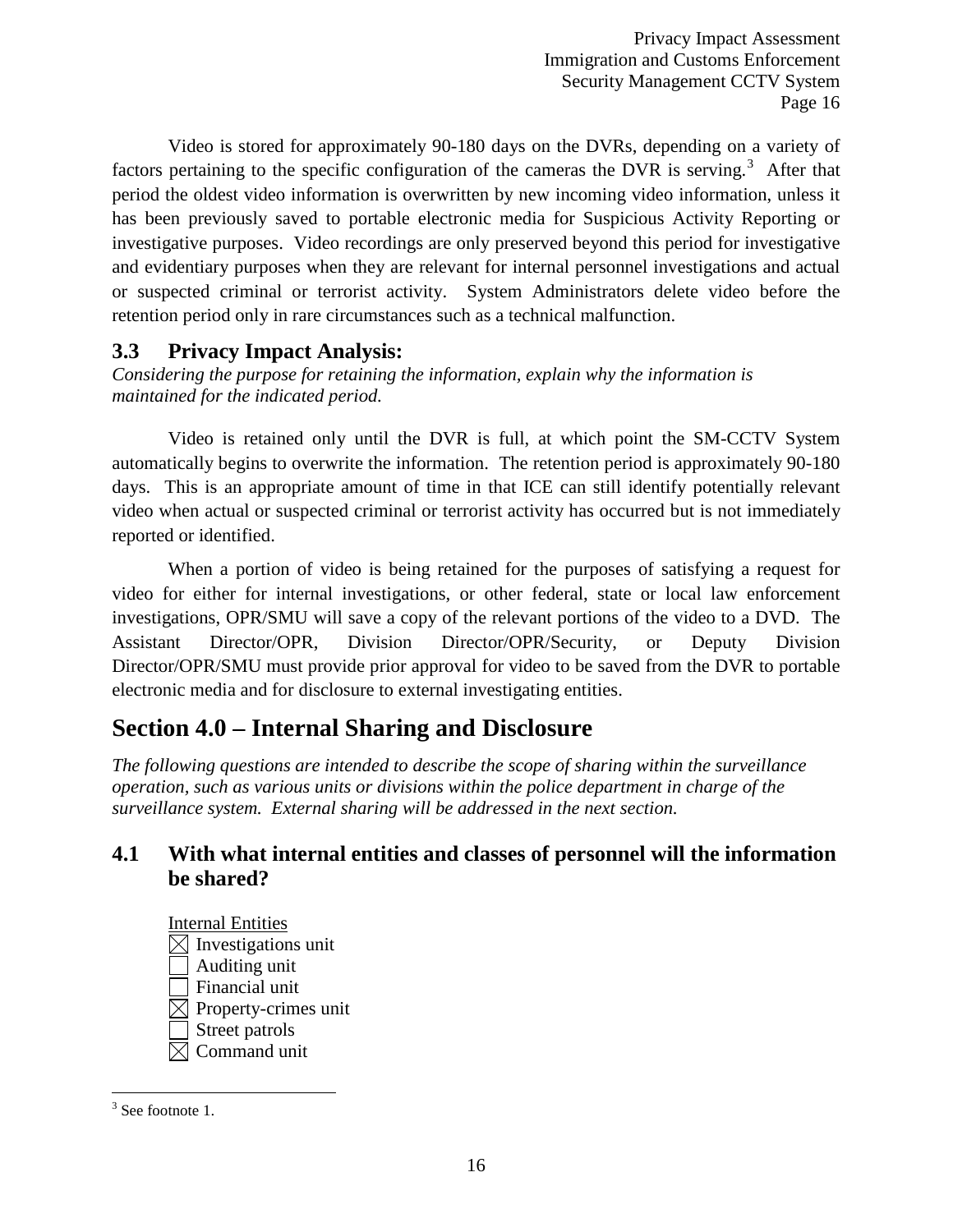| $\Box$ Other (please specify) |
|-------------------------------|
| $\Box$ None                   |

Classes of Personnel  $\boxtimes$  Command staff (please specify which positions)  $\boxtimes$  Middle management (please specify) Entry-level employees  $\boxtimes$  Other (please specify)

Information collected by the SM-CCTV System is maintained by OPR/SMU. Information from the SM-CCTV system may be provided to investigators of potential criminal, terrorist, or internal personnel incidents within or on the perimeter of ICE facilities. Internal investigators may be from an ICE program office such as OPR or the Office of Homeland Security Investigations. Investigators may also work for the DHS Office of the Inspector General.

#### **4.2 For the internal entities listed above, what is the extent of the access they receive (i.e. what records or technology is available to them, and for what purpose)?**

Only copies of the relevant video will be provided for disciplinary, investigatory and/or prosecutorial purposes.

4.2.1 Is there a written policy governing how access is granted?

 $\boxtimes$  Yes (please detail) No

System Administrators will only save video from the SM-CCTV System to portable electronic media when they have been directed by the Assistant Director/OPR, Division Director/OPR/Security, or Deputy Division Director/OPR/SMU. This is specified in the System Security Plan and the system's procedures manual.

4.2.2 Is the grant of access specifically authorized by:

Statute (please specify which statute) Regulation (please specify which regulation)  $\boxtimes$  Other (please describe) None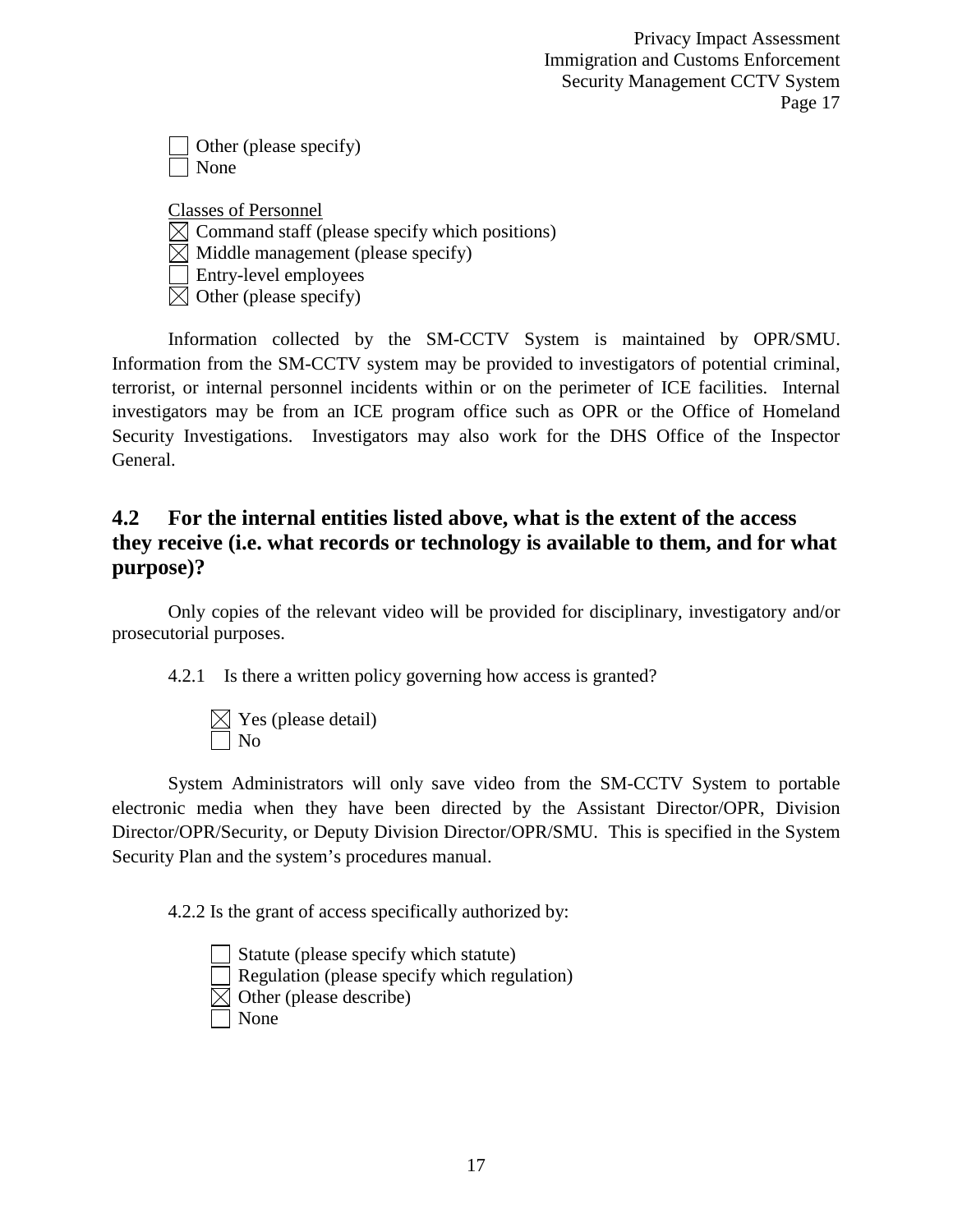Only the Assistant Director/OPR, Division Director/OPR/Security, or Deputy Division Director/OPR/SMU may direct System Administrators to save a copy of SM-CCTV System video to portable electronic media and disclose it outside of ICE.

#### **4.3 How is the information shared?**

4.3.1 Can personnel with access obtain the information:

Off-site, from a remote server  $\boxtimes$  Via copies of the video distributed to those who need it Only by viewing the video on-site Other (please specify)

#### **4.4 Privacy Impact Analysis:**

*Considering the extent of internal information sharing, discuss what privacy risks were identified and how they were mitigated. For example, discuss any access controls, encryption, training, regulations, or disciplinary procedures that will ensure only legitimate uses of the system within the department.*

Access to the system is restricted to those OPR/SMU and PSO personnel who have a need for access to accomplish their duties, which pertain to physical security of ICE facilities. These users are required to enter a unique username and password to access the SMS workstations and the SM-CCTV System. Individual users receive informal hands-on training from the System Administrator who provides instruction for the operation of the system. Users must also read and sign the SMS Rules of Behavior governing the system. PSOs and OPR/SMU personnel are subject to criminal and administrative penalties if they use the system for unauthorized purposes. Within the system all users can access video stored on the DVRs, however, only System Administrators can save video to portable electronic media. Additionally, written internal procedures require Assistant Director/OPR, Division Director/OPR/Security, or Deputy Division Director/OPR/SMU approval before System Administrators are authorized to transfer video to portable electronic media and disclose it within DHS for the purposes described above.

### **Section 5.0 – External Sharing and Disclosure**

*The following questions are intended to define the content, scope, and authority for information sharing external to your operation – including federal, state and local government, as well as private entities and individuals.*

#### **5.1 With which external entities is the information shared?**

*List the name(s) of the external entities with whom the footage or information about the footage is or will be shared. The term "external entities" refers to individuals or groups outside your organization.*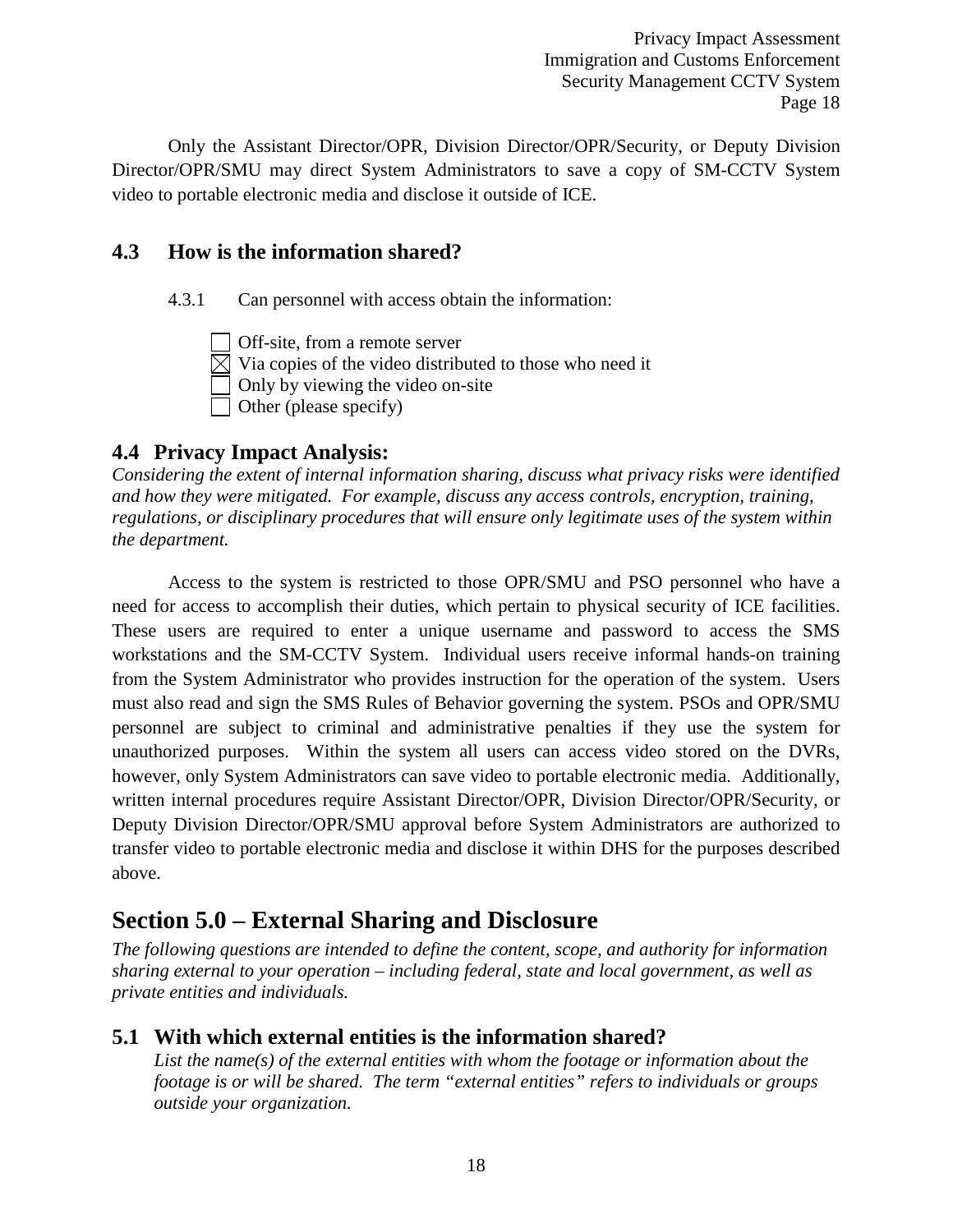- $\boxtimes$  Local government agencies (please specify): On an ad hoc basis, local law enforcement agencies may be provided access to extracts (copies of limited set of video) from the system to the extent it is relevant to a criminal or terrorism investigation in which those agencies are participating, directing, or supporting. These extracts may be disclosed to a local government agency when the record alone or in conjunction with other information, indicates a violation or potential violation of law, which includes criminal, civil, or regulatory violations and such disclosure is proper and consistent with the official duties of the person making the disclosure.
- $\boxtimes$  State government agencies (please specify): On an ad hoc basis, state law enforcement agencies may be provided access to extracts (copies of limited set of video) from the system to the extent it is relevant to a criminal or terrorism investigation in which those agencies are participating, directing, or supporting. These extracts may be disclosed to a State government agency when the record alone or in conjunction with other information, indicates a violation or potential violation of law, which includes criminal, civil, or regulatory violations and such disclosure is proper and consistent with the official duties of the person making the disclosure.
- $\boxtimes$  Federal government agencies (please specify): On an ad hoc basis, federal law enforcement agencies may be provided access to extracts (copies of limited set of video) from the system to the extent it is relevant to a criminal or terrorism investigation in which those agencies are participating, directing, or supporting. Further, extracts of video from the system may be shared with DOJ for prosecutions and with other federal law enforcement organizations for the investigation, prosecution or prevention of criminal acts.

**Private entities:** 

- Businesses in monitored areas
- Insurance companies
- News outlets
- Other (please specify)

#### $\boxtimes$  Individuals:

- $\boxtimes$  Crime victims
- $\boxtimes$  Criminal defendants
- Civil litigants
- $\boxtimes$  General public via Public Records Act or Freedom of Information Act requests
- $\Box$  Other (please specify)

#### **5.2 What information is shared and for what purpose?**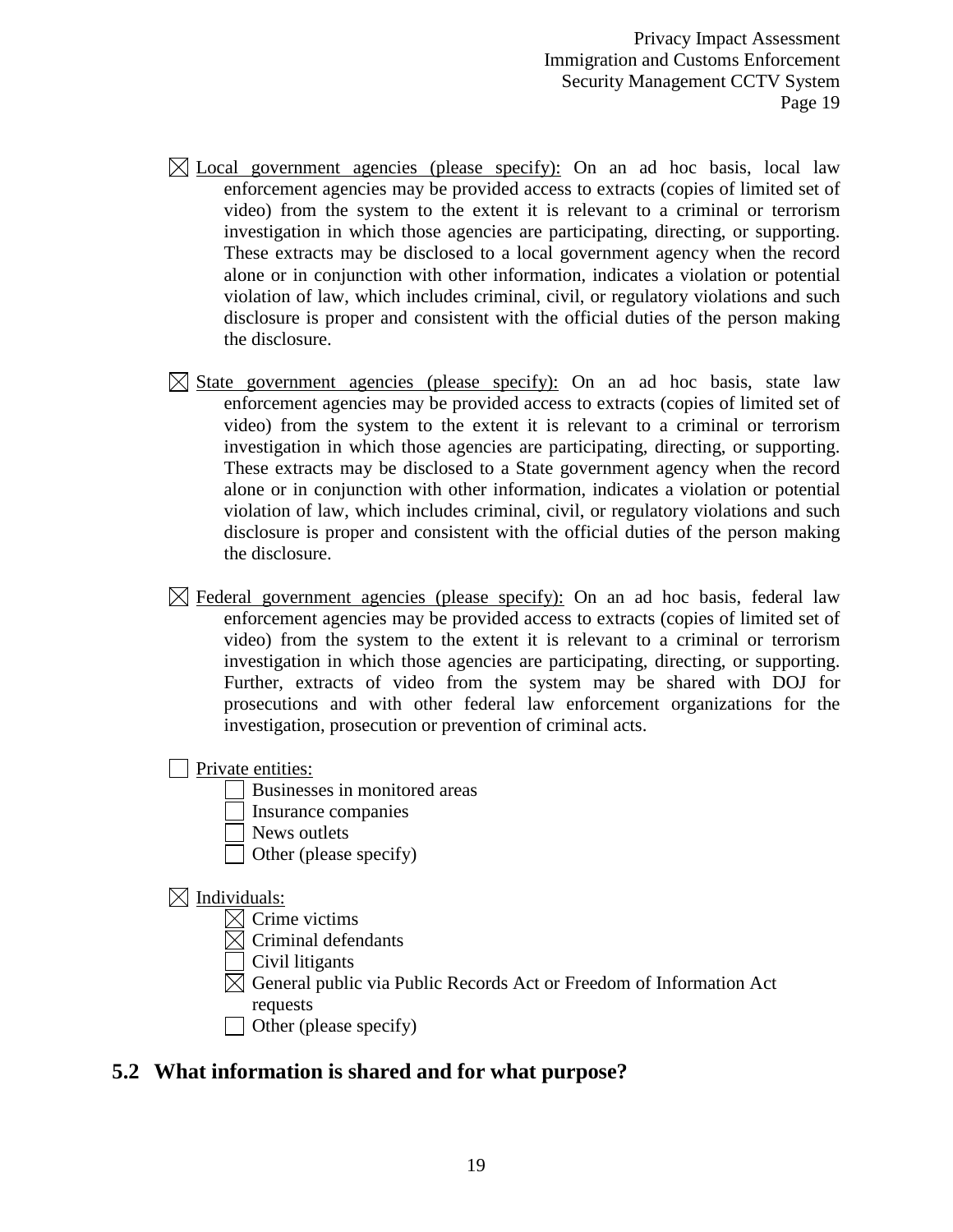5.2.1 For each entity or individual listed above, please describe:

The purpose for disclosure The rules and regulations governing disclosure Conditions under which information will not be disclosed Citations to any specific authority authorizing sharing the surveillance footage

Disclosure to federal, state and local law enforcement agencies occurs for terrorism and criminal law enforcement purposes only. The requesting agency must receive approval from the Assistant Director/OPR, Division Director/OPR/Security, or Deputy Division Director/OPR/SMU prior to any information being shared with outside agencies. In the course of terrorism or criminal law enforcement and prosecutorial efforts, those agencies may further share video data with crime victims and criminal defendants as is appropriate or required by the relevant criminal rules and procedures. Finally, ICE will release to the public any video that is mandated to be released under the Freedom of Information Act (5 U.S.C. § 552).

#### **5.3 How is the information transmitted or disclosed to external entities?**

 $\boxtimes$  Discrete portions of video footage shared on a case-by-case basis

Certain external entities have direct access to surveillance footage

Real-time feeds of footage between agencies or departments

Footage transmitted wirelessly or downloaded from a server

 $\boxtimes$  Footage transmitted via hard copy

Footage may only be accessed on-site

For purposes of sharing selected portions of video information with entities outside ICE, the selected video portion is saved to portable electronic media, such as a DVD.

#### **5.4 Is a Memorandum of Understanding (MOU), contract, or agreement in place with any external organization(s) with whom information is shared, and does the MOU reflect the scope of the information currently shared?**



An MOU is not required to share information with law enforcement organizations on a case-by-case basis where the external law enforcement organization has jurisdiction to collect evidence relevant to terrorist or criminal activity.

### **5.5 How is the shared information secured by the recipient?**

*For each interface with a system outside your operation:*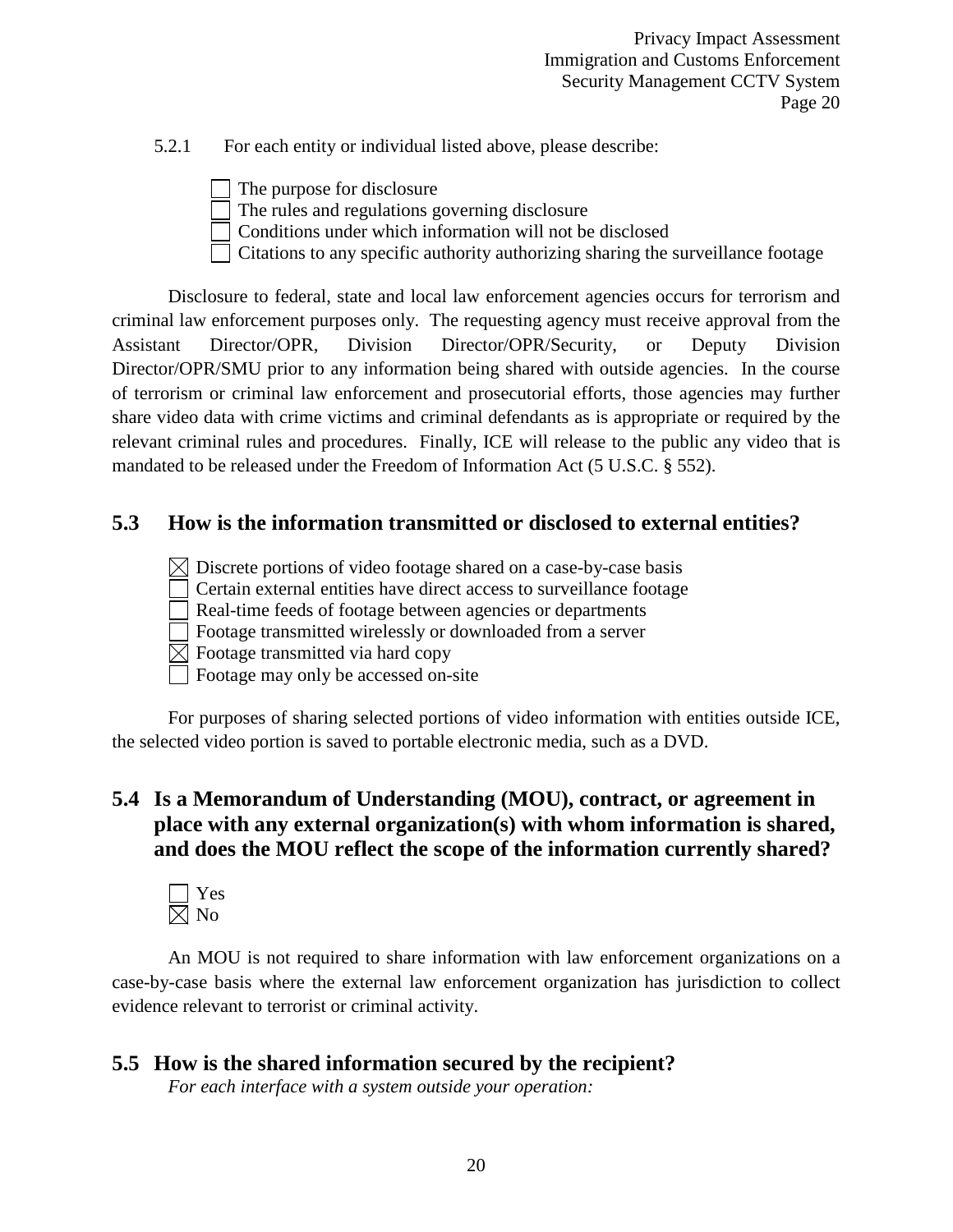- There is a written policy defining how security is to be maintained during the information sharing
- $\Box$  One person is in charge of ensuring the system remains secure during the information sharing (please specify)
- $\boxtimes$  The external entity has the right to further disclose the information to other entities
- $\Box$  The external entity does not have the right to further disclose the information to other entities
- Technological protections such as blocking, face-blurring or access tracking remain intact one information is shared
- $\boxtimes$  Technological protections do not remain intact once information is shared

#### **5.6 Privacy Impact Analysis:**

*Given the external sharing, what privacy risks were identified? Describe how they were mitigated. For example, if a sharing agreement is in place, what safeguards (including training, access control or assurance of technological privacy protection) have been implemented to ensure information is used appropriately by agents outside your department/agency?*

The privacy risk is unauthorized, intrusive or inappropriate usage of the system for personal and/or professional gain, to include the loss or inappropriate use of video records stored on the DVR or retained on portable electronic media such as a DVD for investigative purposes. These risks are mitigated by the Assistant Director/OPR, Division Director/OPR/Security, or Deputy Division Director/OPR/SMU reviewing all requests for video from the SM-CCTV System and approving any disclosures to third-parties of video to ensure it is appropriate and for the purpose of the suspected criminal or terrorist investigation.

### **Section 6.0 – Technical Access and Security**

#### **6.1 Who will be able to delete, alter or enhance records either before or after storage?**

Command staff Shift commanders Patrol officers Persons outside the organization who will have routine or ongoing access to the system (please specify)  $\boxtimes$  Other (please specify)

Only System Administrators who are OPR/SMU supervisors are authorized to delete video, and deletion may only occur at the DVR itself. However, video will only be deleted by System Administrators in rare circumstances such as a technical malfunction. Standard procedure is for video to be retained for the 180 day period until it is automatically overwritten. Video stored to the DVRs is not altered or enhanced.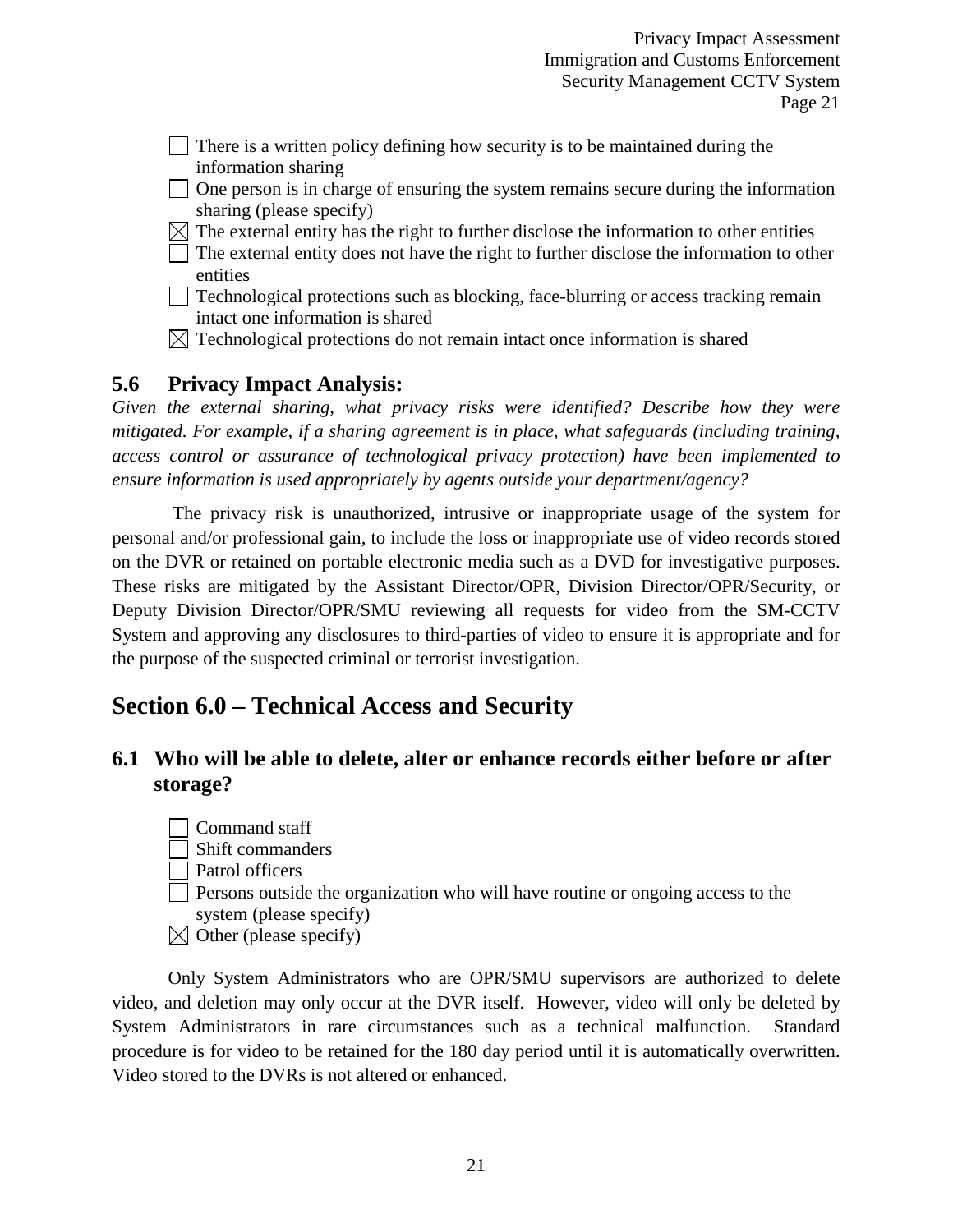- 6.1.1 Are different levels of access granted according to the position of the person who receives access? If so, please describe.
	- $\bowtie$  All authorized users have access to real-time footage
		- Only certain authorized users have access to real-time footage (please specify which users)
	- $\boxtimes$  All authorized users have access to stored data
	- Only certain users have access to stored data (please specify which users)
	- $\boxtimes$  All authorized users can control the camera functions (pan, tilt, zoom)
	- Only certain authorized users can control the camera functions
	- All authorized users can delete or modify footage
	- $\boxtimes$  Only certain authorized users can delete or modify footage (please specify which users)

There are two categories of user access that have been incorporated into the SM–CCTV System. The first user category is the System Administrator. System Administrators have full access rights to all of the SM-CCTV System and the capability to save video from DVRs with the approval of the Assistant Director/OPR, Division Director/OPR/Security, or Deputy Division Director/OPR/SMU. In addition, only System Administrators who are OPR/SMU supervisors are authorized to delete video, deletion occurs at the DVR itself, and video will only be deleted in rare circumstances such as a technical malfunction. Standard procedure is for video to be retained for the 180 day period until it is automatically overwritten. System Administrators are responsible for the daily maintenance of the SM-CCTV System and are tasked with all responsibilities associated with user access control.

The second user category is Operator. Operators can access live and recorded video. However, the SM-CCTV System prevents Operators from saving copies of video. In addition, OPR/SMU policy prohibits users from deleting video and video can only be deleted at the DVR itself. Physical access to the DVRs is monitored by camera.

6.1.2 Are there written procedures for granting access to users for the first time?

$$
\square
$$
 Yes (please specify)  

$$
\square
$$
 No

To gain access to SM-CCTV System, users must be PSOs or OPR/SMU personnel with a valid need-to-know and related job responsibility, which is verified through their supervisors. Once an access request has been processed and granted, the individual will receive informal hands-on training from the System Administrator who provides instruction for the operation of the system and must read and sign the SMS Rules of Behavior governing the system. SM-CCTV System Administrators only grant access privileges to an individual who holds an active account for the ICE Network, which means the individual has already successfully undergone a background check by ICE. Once an individual's credentials have been verified, all operations associated with granting access are manually performed by a System Administrator.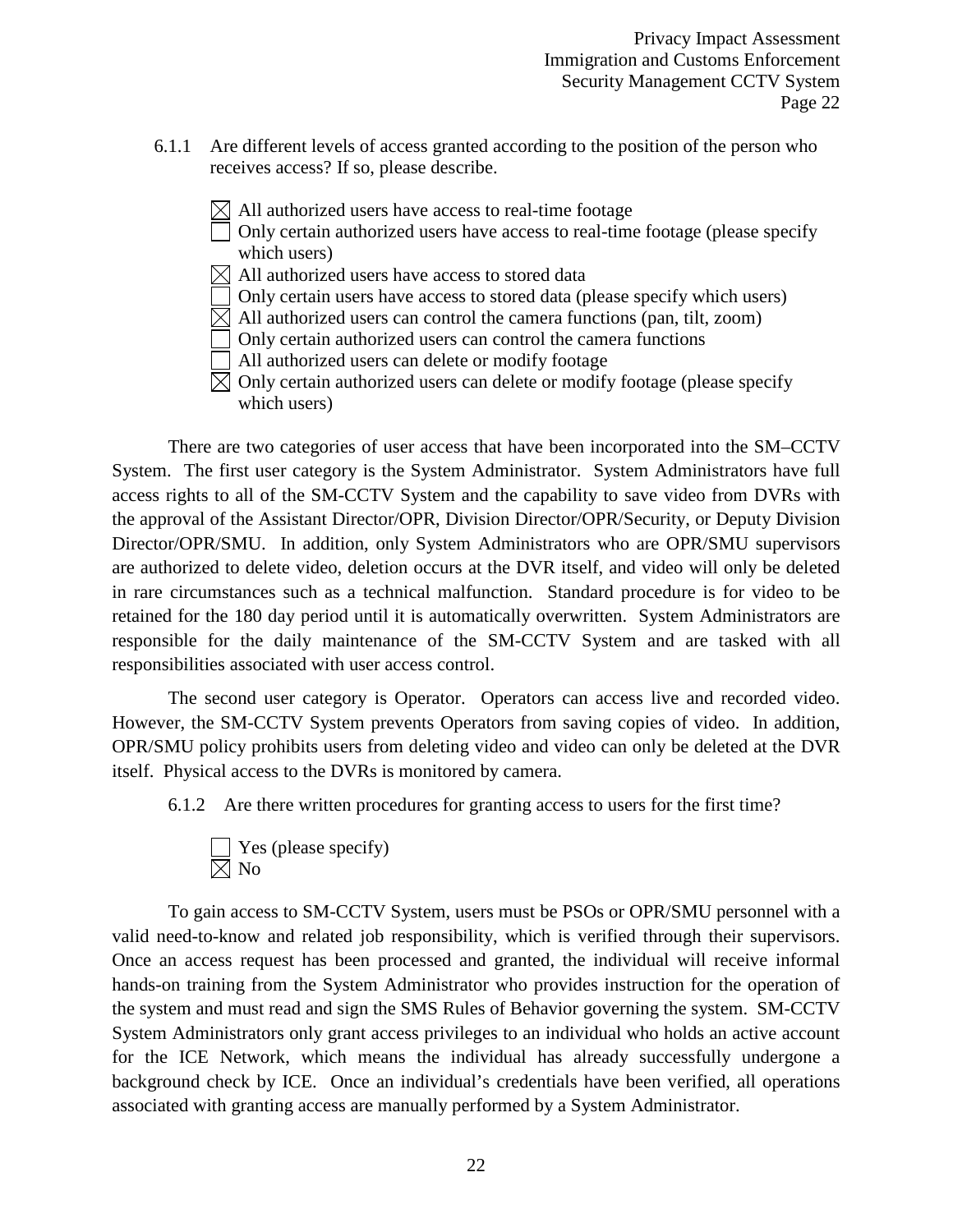6.1.3 When access is granted:

There are ways to limit access to the relevant records or technology (please specify)

 $\boxtimes$  There are no ways to limit access

6.1.4 Are there auditing mechanisms:

 $\boxtimes$  To monitor who accesses the records? To track their uses?

Operators of the SM-CCTV System use a unique log in at SMS workstations which permits an electronic audit trail identifiable to a particular user. Assurances of appropriate use of the system come from peer review of others behavior and periodic reviews of sample data from the audit log by the System Administrator. The potential for inappropriate use of the SM-CCTV System's pan/tilt/zoom cameras is limited as users inside of a security command center pan, tilt, or zoom the cameras in view of their co-workers. Users outside of a security command center at guard stations may only watch fixed live video feeds. In any security command center, multiple guards are on duty at any one time and they review each other's use of video by virtue of their close proximity to each other and the fact that all video feeds being observed by each individual guard may also be easily seen by the other guards. Additionally there is a camera located in the security command center to monitor the room and what is being viewed on the monitors. This camera records directly to a DVR in the SMS equipment room so that any inappropriate activity is captured. Users are monitored periodically in real time and in the event of suspicious behavior or an allegation of misconduct, a review of recorded video would be made. Finally, there is an additional camera in the equipment room to monitor any physical access to the DVRs.

While both System Administrators and Operators may access recorded video from the DVRs, only System Administrators have the ability to retrieve and save stored video to portable electronic media. As with Operators, System Administrators have unique logons and an audit trail of their logons is created and stored. This includes any access, duplication, or deletion of recorded video.

Operator audit logs are reviewed each week by System Administrators and System Administrator audit logs are reviewed each week by the SMS ISSO. The SMS audit logs are maintained in accordance with the existing ICE system maintenance policies and procedures. The SMS Security Plan specifies that backup copies of audit records are retained for five years. Also, any system security violation or suspected misuse is reported to the Office of the Information System Security Manager in accordance with the DHS security standards, as well as to OPR/SMU.

6.1.5 Training received by prospective users includes discussion of: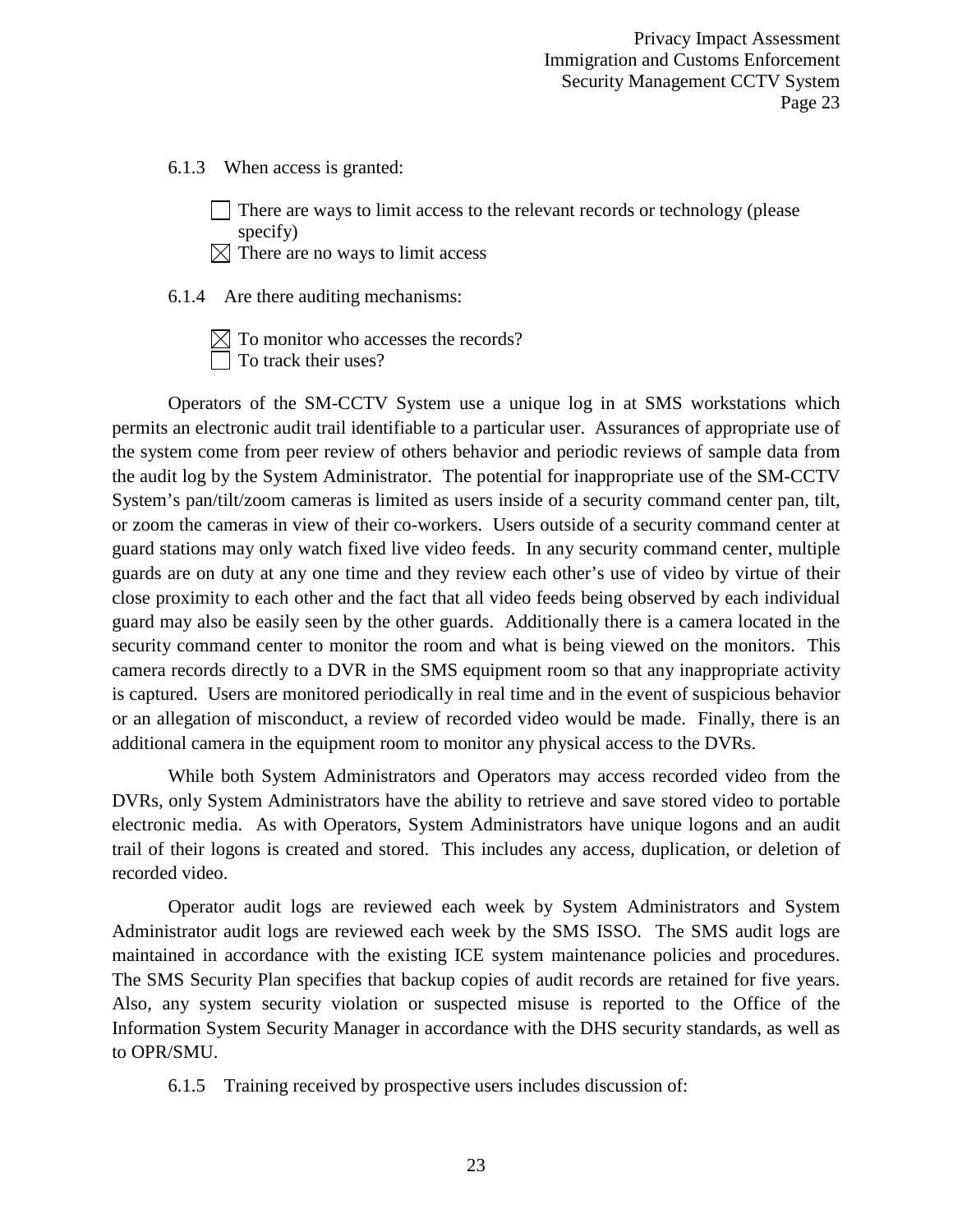Liability issues  $\boxtimes$  Privacy issues  $\boxtimes$  Technical aspects of the system  $\times$  Limits on system uses  $\boxtimes$  Disciplinary procedures Other (specify) No training

The training lasts:



The training consists of:

A course A video  $\boxtimes$  Written materials Written materials, but no verbal instruction None  $\boxtimes$  Other (please specify)

All ICE personnel and contractors complete annual mandatory privacy and security training. All personnel who access SMS are required to sign a SMS Rules of Behavior document, which includes provisions regarding appropriate use of the system and obligations to protect sensitive information from disclosure to unauthorized individuals or groups. After the SMS Rules of Behavior have been signed, authorized users are presented with informal systemspecific training by the System Administrator.

#### **6.2 The system is audited:**

 $\boxtimes$  When an employee with access leaves the organization If an employee is disciplined for improper use of the system  $\boxtimes$  Once a week Once a month Once a year Never  $\boxtimes$  When called for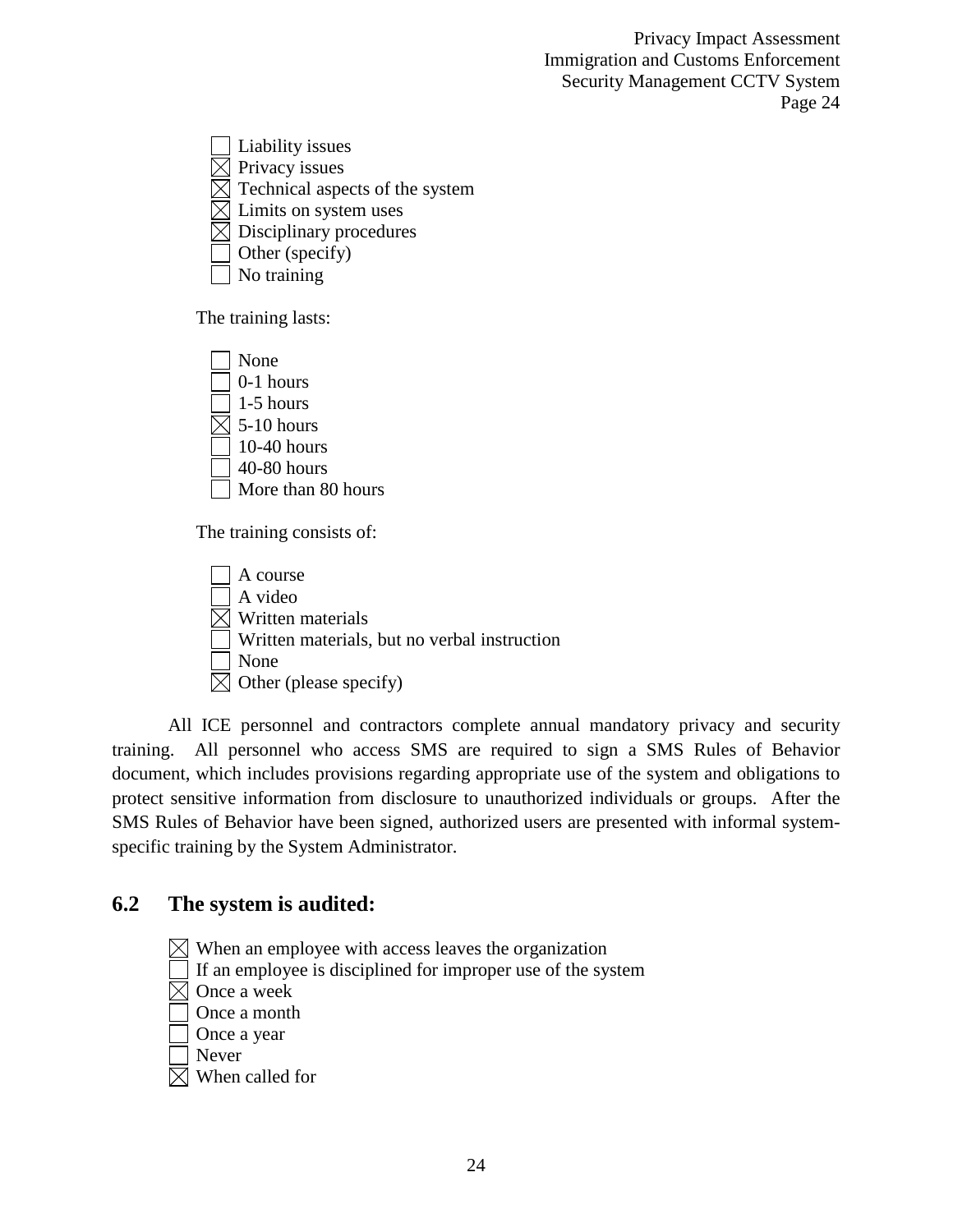6.2.1 System auditing is:

 $\boxtimes$  Performed by someone within the organization

Performed by someone outside the organization

Overseen by an outside body (for example a city council or other elected body – please specify)

#### **6.3 Privacy Impact Analysis:**

*Given the sensitivity and scope of information collected, what privacy risks related to security were identified and mitigated?*

The primary privacy risk associated with this system is that personally identifiable information will be used inappropriately. This is mitigated by system access controls, user training, peer supervision and audit trail monitoring. The network connections for the entire SM-CCTV System are operated and maintained by the appropriate individuals within OPR/SMU. Specifically, SMS is connected to the ICE network via encrypting firewalls which use federally required FIPS 140-2 certified encryption modules and Advanced Encryption Standard 128-bit encryption keys to create an encrypted tunnel within the ICE network solely to connect SM-CCTV System between ICE facilities. The risk of unauthorized access to the SM-CCTV System video feed is also mitigated by the fact that cable used for video feeds is enclosed in special tubing designed to detect tampering.

While both Operators and System Administrators may access recorded video from the DVRs, only System Administrators can save video to portable electronic media. Both Operators and System Administrators have unique logons and an audit trail of their logon is created and stored. The potential for inappropriate use of the SM-CCTV System is limited as users inside of a security command center pan, tilt, or zoom cameras in view of their coworkers. Users outside of a security command center at guard stations may only watch fixed live video feeds. In any security command center, multiple guards are on duty at any one time and they review each other's use of video by virtue of their close proximity to each other and the fact that all video feeds being observed by each individual guard may also be easily seen by the other guards.

Further, all users have had their credentials verified, and are current on Information Assurance training requirements. Audit logs of system logon by Operators and System Administrators and access to a security command center by all users are maintained and reviewed to further limit the risk of PII misuse. The nature of this video recording prohibits the ability to retrieve video information by the name of an individual or some identifying number, symbol or other particular assigned to the individual.

#### **Section 7.0 – Notice**

#### **7.1 Is notice provided to potential subjects of video recording that they are within view of a surveillance camera?**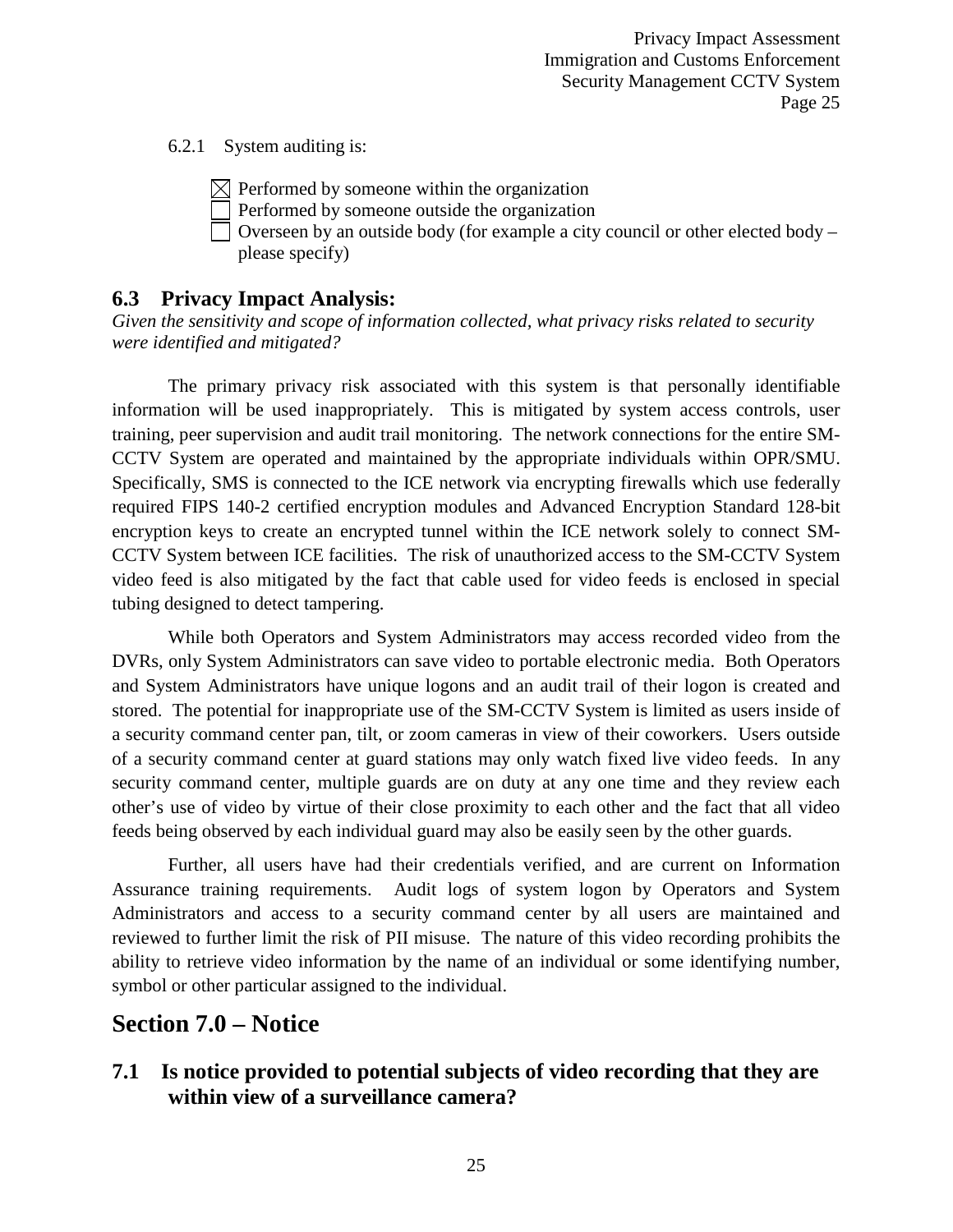$\boxtimes$  Signs posted in public areas recorded by video cameras

Signs in multiple languages

 $\boxtimes$  Below is a copy of the wording of such notice signs

Notice is not provided

Other (please describe)

U.S. Government Property. This facility may be protected by video surveillance. To report an emergency or incident, contact Federal Protective Service (877) 437-7411. WARNING: Criminal offenses committed on these premises will be prosecuted under Federal Law.